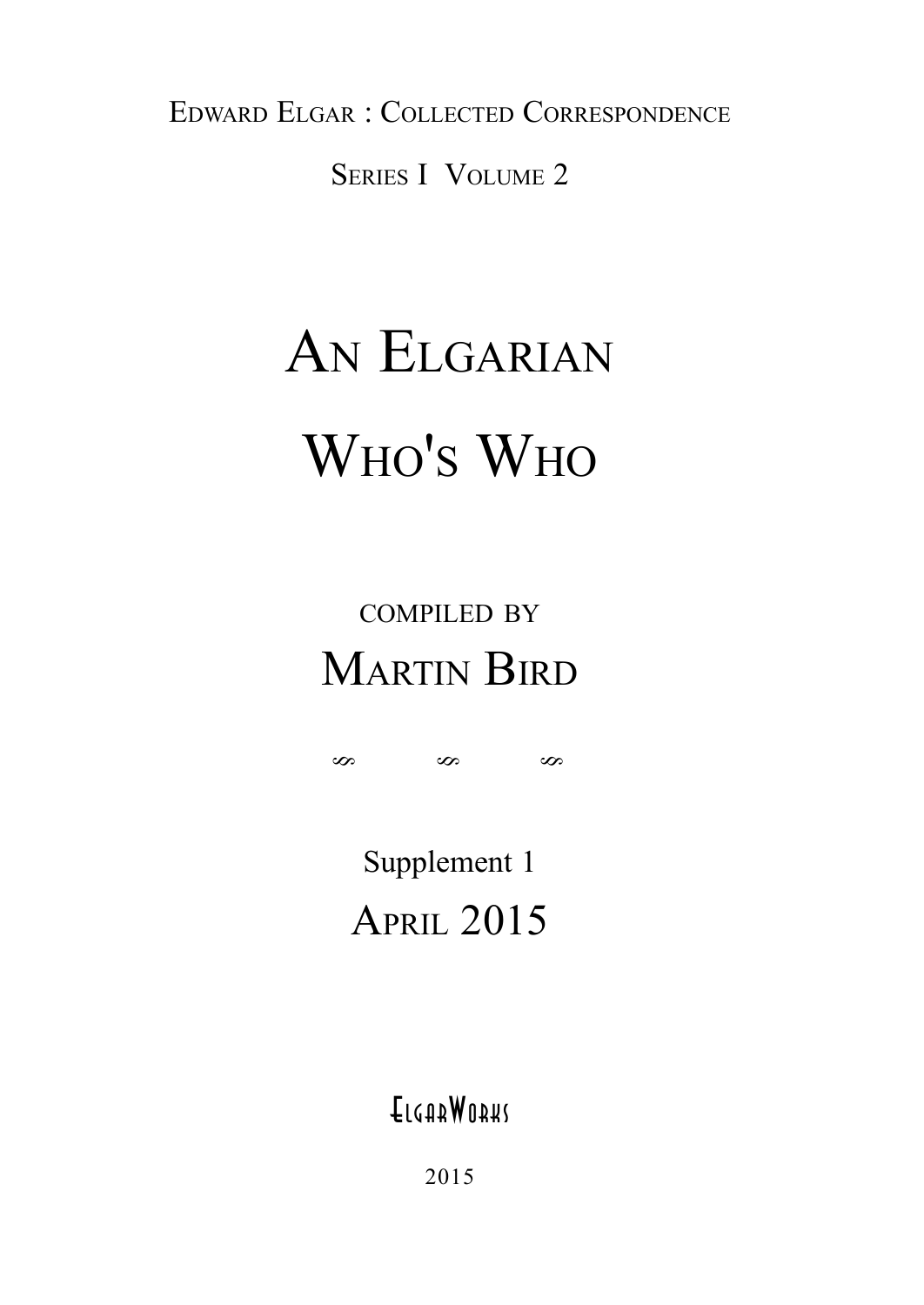### INTRODUCTION

This is the first supplement to *An Elgarian Who's Who*, published in 2014 by Elgar Works in the *Edward Elgar: Collected Correspondence* series. It comprises the following:

- $\geq$  Correction of errors
- $\geq$  Additional information unavailable at the time of publication
- $\geq$  Additional entries where previously unknown Elgar correspondents have come to light.
- $\geq$  Additional cross referencing
- $\triangleright$  Family trees

In the alphabetical entries which follow on pages 1–29, amendments and additions to the original text appear in red.

 Family trees have been compiled for the families of Alice's innumerable cousins and aunts – the Dighton, Probyn, Raikes, Roberts and Thompson families. An editorial decision was made to exclude these from the original publication owing to their complexity, even in an abbreviated form. However, it is conceded that they are necessary as an aid to understanding the tangled relationships of Alice's family, and so are included here. Names appearing in the trees in **bold type** are those members of the families mentioned in the *Who's Who*, while spouses appear in *italics*. A tree is also included for the family of Roynon Jones. He, through his children and grandchildren, provided many spouses for the above-mentioned families. The family trees had been grouped together on pages that can be downloaded and printed separately on A3 or A4 paper.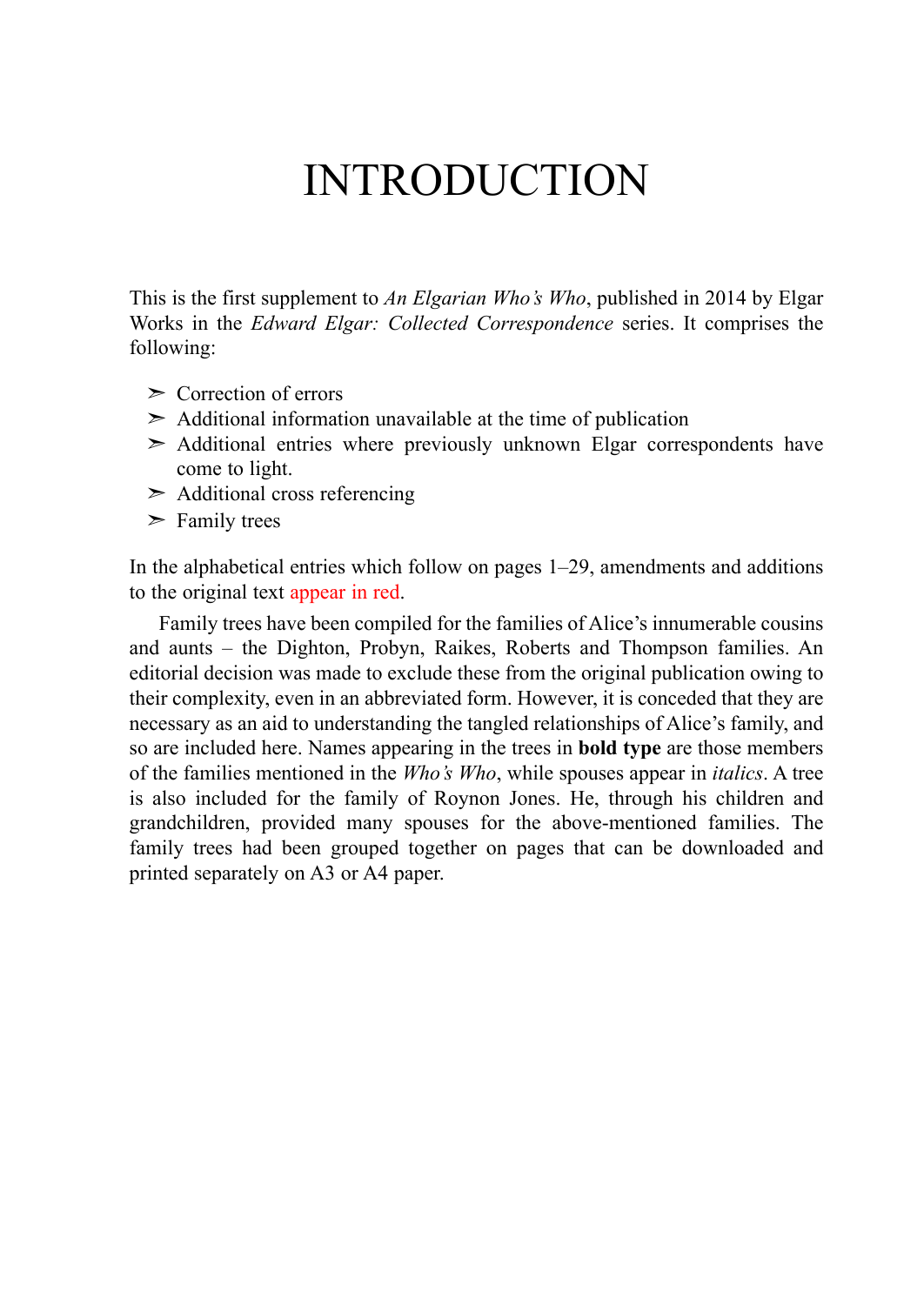# $-$

#### **ABERDARE, LORD 1851–1929**

Henry Campbell Bruce, 2<sup>nd</sup> Aberdare, was the eldest son of Henry Bruce, 1<sup>st</sup> Baron Aberdare, who had served as Home Secretary. He was educated at Rugby School and at the Friedrich Wilhelm University in Berlin. He succeeded to the title in 1895. An army man, he served in the Welch Regiment. He wrote to Elgar in September 1910 inviting him to adjudicate at the Easter Monday Eisteddfod at Mountain Ash in 1911, an invitation declined by Elgar.

#### **ALMA-TADEMA, SIR LAWRENCE & FAMILY**

Laurens Tadema (1836-1912) was born in Holland and studied art at the Antwerp Academy. He moved to London in 1870, changed his name to Lawrence Alma-Tadema and became a British citizen. As an artist he was both commercially and critically successful. He was knighted in 1899 and in 1902 was created a member of the Order of Merit. The Elgars met him in May 1905 at Ridgehurst, Edward Speyer's (q.v.) Hertfordshire home, along with his younger daughter, the painter Anna Alma-Tadema (1867-1943). His elder daughter, the writer Laurence Alma-Tadema (1866-1940), corresponded with Elgar in 1915 about the Polish Victims Relief Fund.

#### **ANDERSON, ETHEL LOUISE 1883-1958**

The writer Ethel Anderson was born Lillington, Warwickshire, the daughter of Cyrus Mason and his wife Louise, who were both from Australia, and she was brought up in Sydney. In 1904 she married Major Austin Thomas Anderson of the Royal Artillery. The family lived in England from 1914 until 1924. She corresponded with Elgar in 1924 about his setting of her 'Ballad of Brave Hector'.

#### **ASHDOWN, EDWIN 1826-1912**

Edwin Ashdown was born in Marylebone, the son of Francis Ashdown, who was in domestic service. In 1840 he was apprenticed to the music publishers Wessel and Stoddart, and remained in the publishing business all his life. He formed his own company in the 1850s, eventually having offices in London and New York.

 In 1927 the firm, by now Edwin Ashdown Ltd., took over Enoch and Son, which had a small Elgar catalogue. In 1932 Elgar corresponded with the firm about the music he had written for the British Empire Exhibition at Wembley in 1924, and published by Enoch.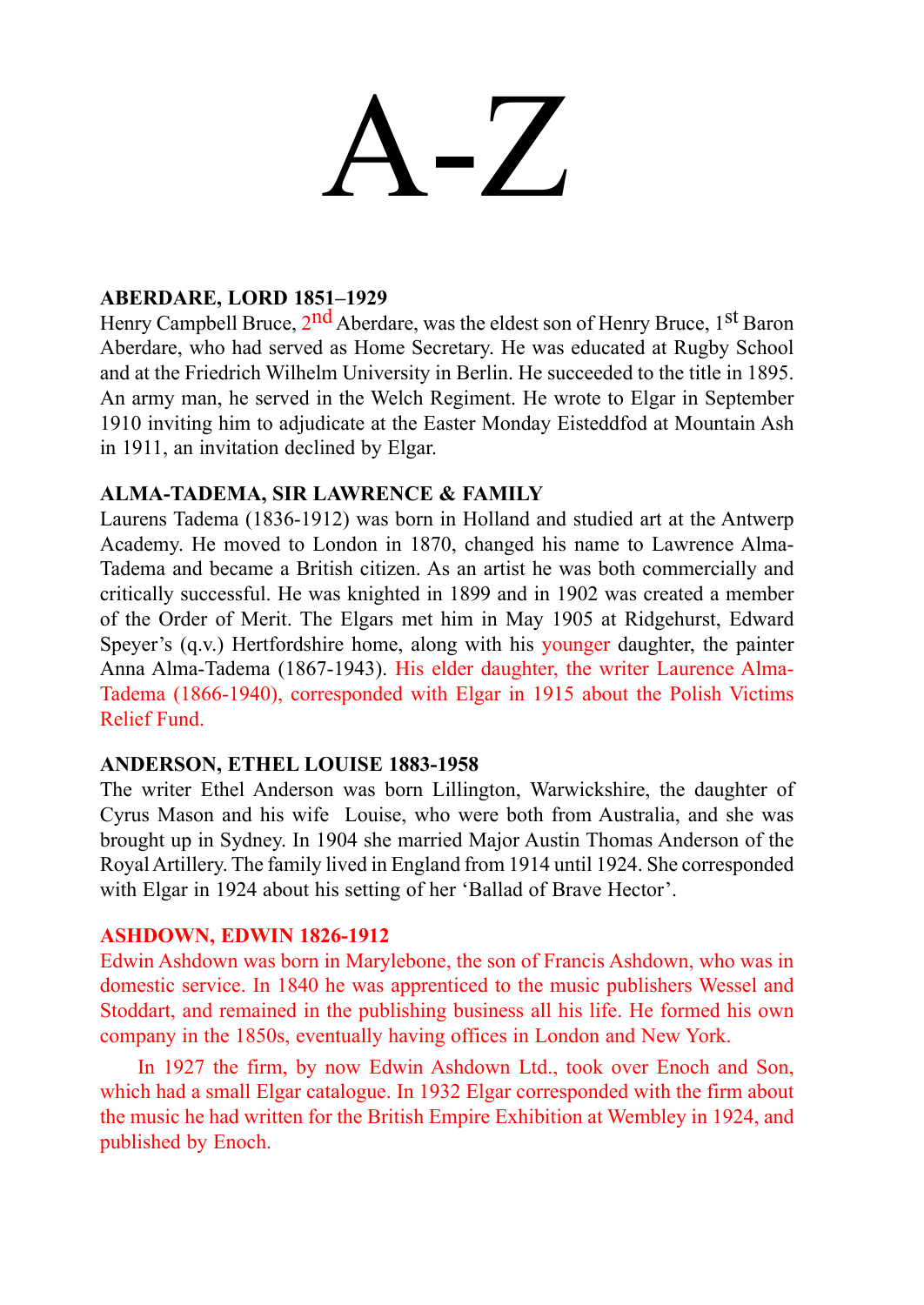#### **ASHDOWNE, FRANK \***

Misreading of Elgar's handwriting: see ASHDOWN, EDWIN

#### ATHLONE, EARL & COUNTESS

Prince Alexander Augustus Frederick William Alfred George (1874-1957) was the youngest son of the first Duke of Teck and brother of Queen Mary (q.v.). Educated at Eton and Sandhurst, he had a career in the army. In 1904 he married HRH Princess Alice Mary Victoria Augusta Pauline (1883-1981), a grandchild of Queen Victoria. In 1917 he relinquished all foreign titles and was created Earl of Athlone. He was, for eight years, Governor-General of South Africa and, for six, Governor-General of Canada. The Elgars met the Earl and Countess at a recording session at Hayes in February 1920, Alice describing the visit as an 'incursion of Royalties'.

**AUNT 'CAR'** See Caroline Raikes in RAIKES FAMILY

**AUNT 'CHOLMELEY'** See Elizabeth Cholmeley Roberts in ROBERTS FAMILY

**AUNT 'EM'** See Emma Raikes in RAIKES FAMILY

**AUNT 'LIB'** See Elizabeth Agnes Probyn in PROBYN FAMILY

#### **AUNT 'V'**

See Arabella Veronica Dighton in DIGHTON FAMILY

#### **AUSTIN, ERNEST & FREDERIC**

The Austin brothers were born in Clerkenwell, London, sons of Edward Austin, a cabinet maker. The composer Ernest Austin (1873-1947) was self-taught. In 1927 he sent his *Hymn of Apollo* to Elgar in the hope that it could be included in that year's Hereford Three Choirs Festival. Frederic (1872-1952) had a considerable reputation as a baritone, making his debut in London in 1908. In 1922 he became Artistic Director of the English National Opera. Like his brother, a composer, he is perhaps best remembered for his version of The Beggar' Opera.

#### **AVELING, CLAUDE LINDSAY CLIFFORD 1869-1943**

Claude Aveling was born in Kent, the son of Steven Aveling, a mechanical engineer, and was educated at King's School, Rochester, Westminster School, and Christ Church, Oxford. In 1894 he became secretary to Sir George Grove at the Royal College, becoming subsequently Assistant Registrar and Registrar. He retired in 1935. A literary man, he was both a librettist and a translator. He corresponded with Elgar in 1923 and 1924 about the music for the British Empire Exhibition at Wembley.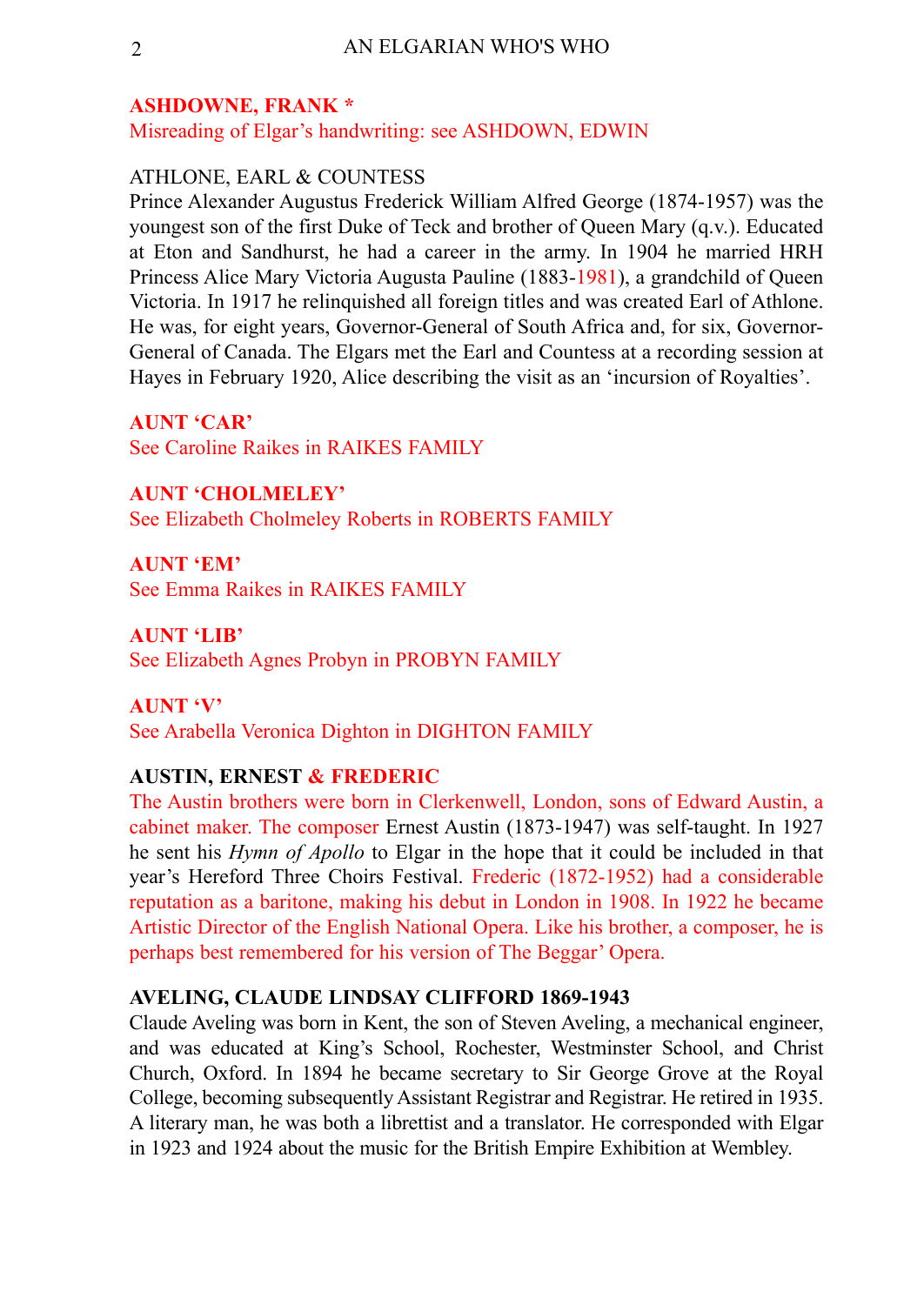#### **BARNETT FAMILY \***

The Elgars 'travelled with Barnetts' from Paddington to Malvern in September 1899.

#### **BAUER FAMILY**

Maurice George Bauer (1875-1948) was the son of Gottlieb Moritz Bauer (1845- 1936), a chemical and mineral merchant from Hamburg, and joined him in the family business. In 1904 he married Madeline Speyer (q.v.), daughter of Edward Speyer (q.v.). Their daughter, Dorothea Cecilia (1905-1946), married Philip Knight Haworth (1895-1946), a chartered accountant, in 1930. Their daughter, Madeline Elinor Theodora (1906-1981), moved to Los Angeles and became an American citizen in 1950. The Elgars knew the Bauers through their friendship with the Edward Speyers.

#### **BAUERKELLER, RUDOLPH 1879-1922**

The violinist Rudolf Bauerkeller was born in Manchester, the son of the violinist William Rudolf George Bauerkeller. He emigrated to the USA before the Great War where he became leader of the New York Symphony Orchestra. He wrote to Elgar in 1911 about his proposed performance of the Violin Concerto in the Bechstein Hall, London.

#### **BEERBOHM, HERBERT DRAPER**

See TREE, SIR HERBERT BEERBOHM & FAMILY

#### **BELLOC, HILAIRE & FAMILY**

Joseph Hilaire Pierre René Belloc (1870-1953) was born near Paris, the son of a French lawyer and an English mother, Elizabeth Parkes, from Birmingham. After his father's death in 1872 the family returned to Birmingham, where Belloc attended the Oratory School, going on to Balliol College, Oxford. He became a British citizen in 1902, entered politics and was an MP from 1906 to 1910. He was among the most prolific writers in England in the first half of the twentieth century. Carice heard a broadcast debate between Belloc and Bernard Shaw (q.v.) in June 1925.

#### **BERKELEY FAMILY OF SPETCHLEY PARK**

Robert Valentine Berkeley (1853-1940), eldest son of Robert and Catherine, inherited Spetchley Park. In 1891 he married Rose Willmott(1861-1922), daughter of Frederick Willmott sister of the garden expert Ellen Willmott. Three of their four children survived beyond infancy and are mentioned in the diaries. Eleanor Mary Berkeley (1892-1930) married John Brennan (1895-1961), of Barraghcore, Goverbridge, Co. Kilkenny, in 1930. Robert George Wilmot [the spelling of 'Wilmot' here is correct] Berkeley (1898-1969) served with the Westminster Dragoons and the Machine Gun Corps. in the Great War and with the Royal Artillery in the Second World War. He was High Sheriff of Worcestershire in 1933 and, like Maurice, played cricket for the county. He was married to Myrtle Dormer,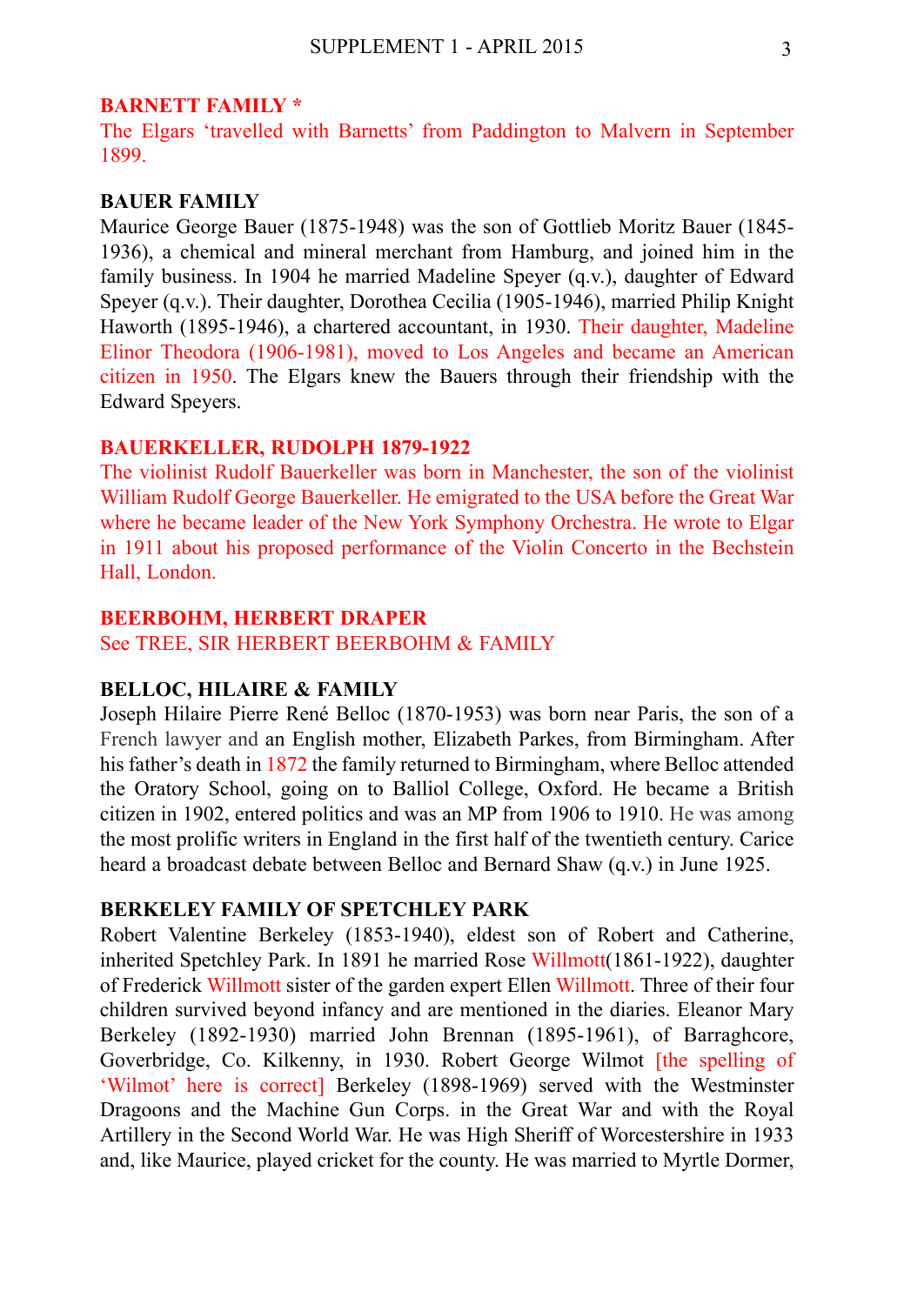daughter of the 14th Baron Dormer of Wyng. Margaret Elizabeth (Betty) Berkeley, (1902-1998) became Mother Edward of Sion in the Order of Our Lady of Sion in Rome.

#### **BETHELL, JOHN \***

John Bethell, 'Butler & to wait on E', worked for Elgar for two years from the autumn of 1911.

#### **BETHMANN HOLLWEG, THEOBALD**

See VON BETHMANN HOLLWEG, THEOBALD

#### **BILLINGTON-GREIG, TERESA MARY 1877-1964**

Teresa Billington was born in Preston, Lancashire, the daughter of William Billington, a clerk in an iron foundry. She became a teacher and in 1903 joined Emmeline Pankhurst in the Women's Social and Political Union. In 1904 she gave up teaching to work for the Labour Party and in 1907 formed the Women's Freedom League. That year she married Fredrick Louis Greig and they adopted the surname Billington-Greig. As Secretary of the Sports Fellowship she wrote to Elgar in 1928 inviting him to become an Honorary Sportsfellow, an invitation he refused.

#### **BOTTERILL, CATHERINE BARR BENZIE 1873–1959**

Mrs. Botterill was a friend of Sam Blake. Born in Scotland, she was the daughter of Thomas McMeekin, a tea planter. She married Phillips Botterill (1870-1944), a Havana cigar merchant, in 1894. They divorced in 1922. Carice and Sam had tea with her in Earls Court, London, in December 1921.

#### **BOTTOMLEY, WILLIAM LAWRENCE 1883–1951**

Born in New York, William Bottomley graduated from Columbia University in 1906 with a degree in architecture. In 1907 he won a McKim Fellowship to study at the American School of Architecture in Rome, and then in Paris, returning to New York in 1909. His buildings are mostly neo-classical designs. Carice met him in Rome at Julia Worthington's 'At Home' in February 1908.

#### **BROOME, WINIFRED 1873–1950**

Miss Broome lived at Waresley Green, Hartlebury, Worcestershire. She was the daughter of Edward Alfred Broome, a mill owner and magistrate, of Areley Court, Stourport. A nurse, she wrote to Elgar from St. George's Hospital in 1902. Carice saw much of her in the late 1930s.

#### **BUSCHKÖTTER, WILHELM 1887–1967**

The conductor and 'cellist Wilhelm Buschk?tter was born in Westphalia. He studied medicine before becoming a conductor. In 1926 he was appointed Chief Conductor of Westdeutscher Rundfunk, Cologne. He wrote to Elgar in 1927 about a forthcoming performance of the 'Enigma' Variations.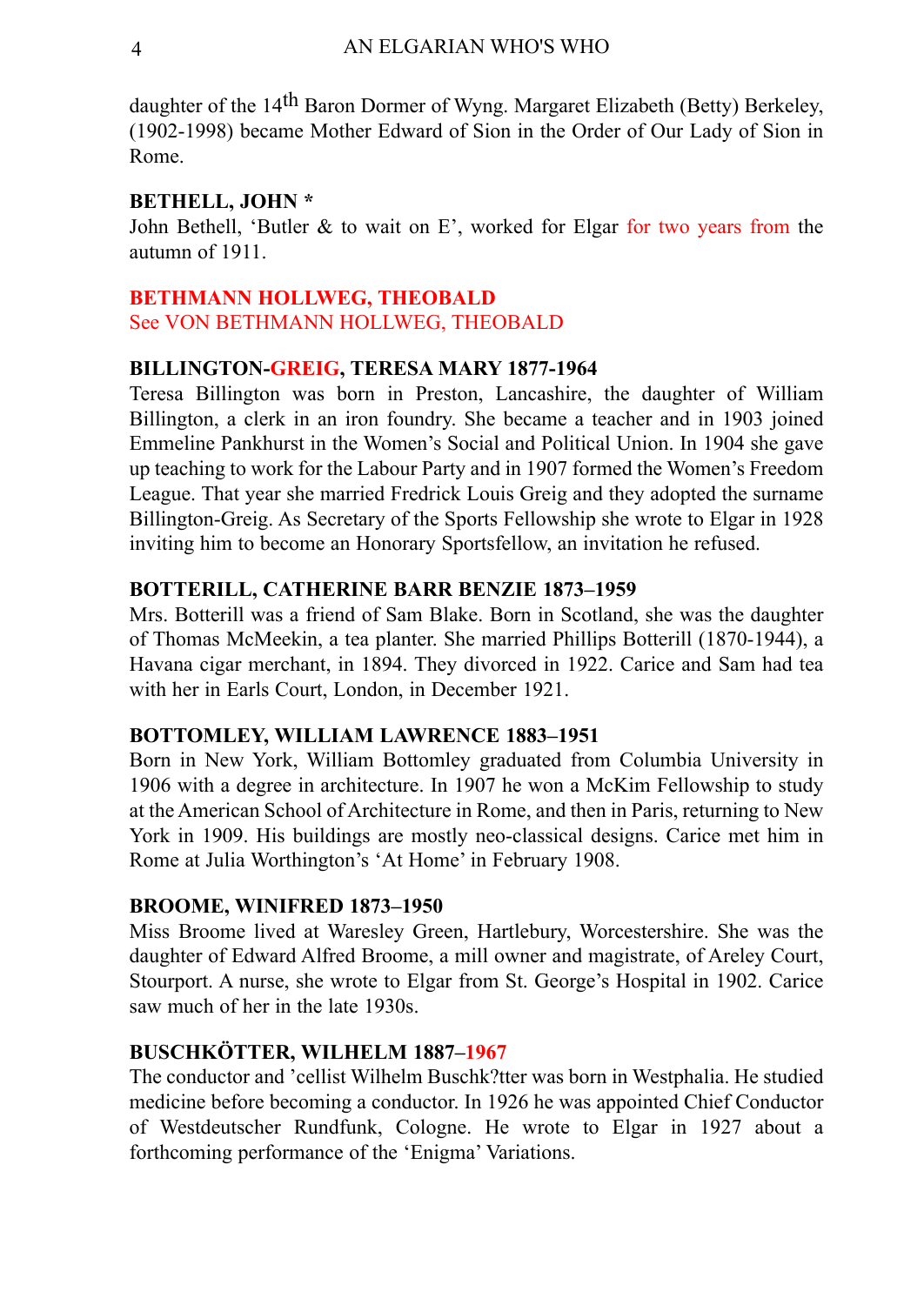#### **BUTCHER (BRINKWELLS) \***

The only butcher in Fittleworth listed in the 1915 Kelly's Directory was Edgar John Comber. There were none by 1918, but three in Petworth: William Matthew Boorer of Lombard Street, William Moyer of Market Place, and William Payne of Pound Street. Carice notes the butcher delivering to Brinkwells in June 1921.

#### **BUTHS, JULIUS & HELENA**

Julius Emil Martin Buths (1851-1920) was a German conductor, pianist and composer. He was musical director in Düsseldorf, where he conducted the first performance in Germany of *The Dream of Gerontius* in Germany in December 1901 – only its second complete performance – using his own translation. *Skizze* is dedicated to him. The Elgars first met his wife, Helena, in Düsseldorf in December 1901.

#### **BUTTERWORTH, GEORGE & FAMILY**

Rev. George Butterworth (1823-1893) was the Vicar of Deerhurst, Gloucestershire, from 1856 until his death. He was the grandfather of the composer George Butterworth. He lived with his daughters Susan Justine (1852-1941) and Clara Frances (1853-1943). The Elgars met the Butterworths in December 1891 while spending Christmas with the Bakers (q.v.) at Hasfield Court, Gloucestershire.

#### **BUXTON, SYDNEY CHARLES 1853–1934**

Sydney Buxton was the son of a Liberal politician. He was educated at Clifton College and Trinity College, Cambridge, and entered Parliament in 1883. He was appointed Governor-General of the Union of South Africa in 1914, appointed GCMG and then raised to the peerage as Viscount Buxton. The Elgars met him at a dinner given by Earl Beauchamp (q.v.) at his London home in February 1914.

#### **CARINGTON, SIR WILLIAM 1845–1914**

William Henry Peregrine Carington was the second son of the 2<sup>nd</sup> Baron Carrington [the spelling is correct – an 'r' was added to one's surname on inheriting the title!]. He was educated at Eton and served in the Grenadier Guards. He was Liberal MP for Wycombe from 1868 to 1883. He served the Royal Family from 1880 and was a courtier to Queen Victoria (q.v.), Edward VII (q.v.) and George V (q.v.), for whom he was Keeper of the Privy Purse. Elgar received a letter from him in January 1904 inviting him to dine with the Prince of Wales and to meet King Edward.

#### **CAULFEILD, FRANCIS WADE & FAMILY**

Francis Caulfeild (1872-1947) served in the Royal Navy, retiring with the rank of Vice-Admiral. In 1898 he married in Katherine Anne Hawkshaw (1868-1940), the daughter of Sir John Clarke Hawkshaw, a civil engineer who lived at Hollycombe House, Liphook. The Elgars stayed at Hookland, the Caulfeild's house near Midhurst, Sussex, in July 1915. They also knew the Caulfeild's children; Cicely (1899-1985); Wade Toby 1902-1991, who became a banker; and Ann Katharine (1907-1992); and met Mrs. Caulfield's sister, Dorothy Mary Hawkshaw (q.v.).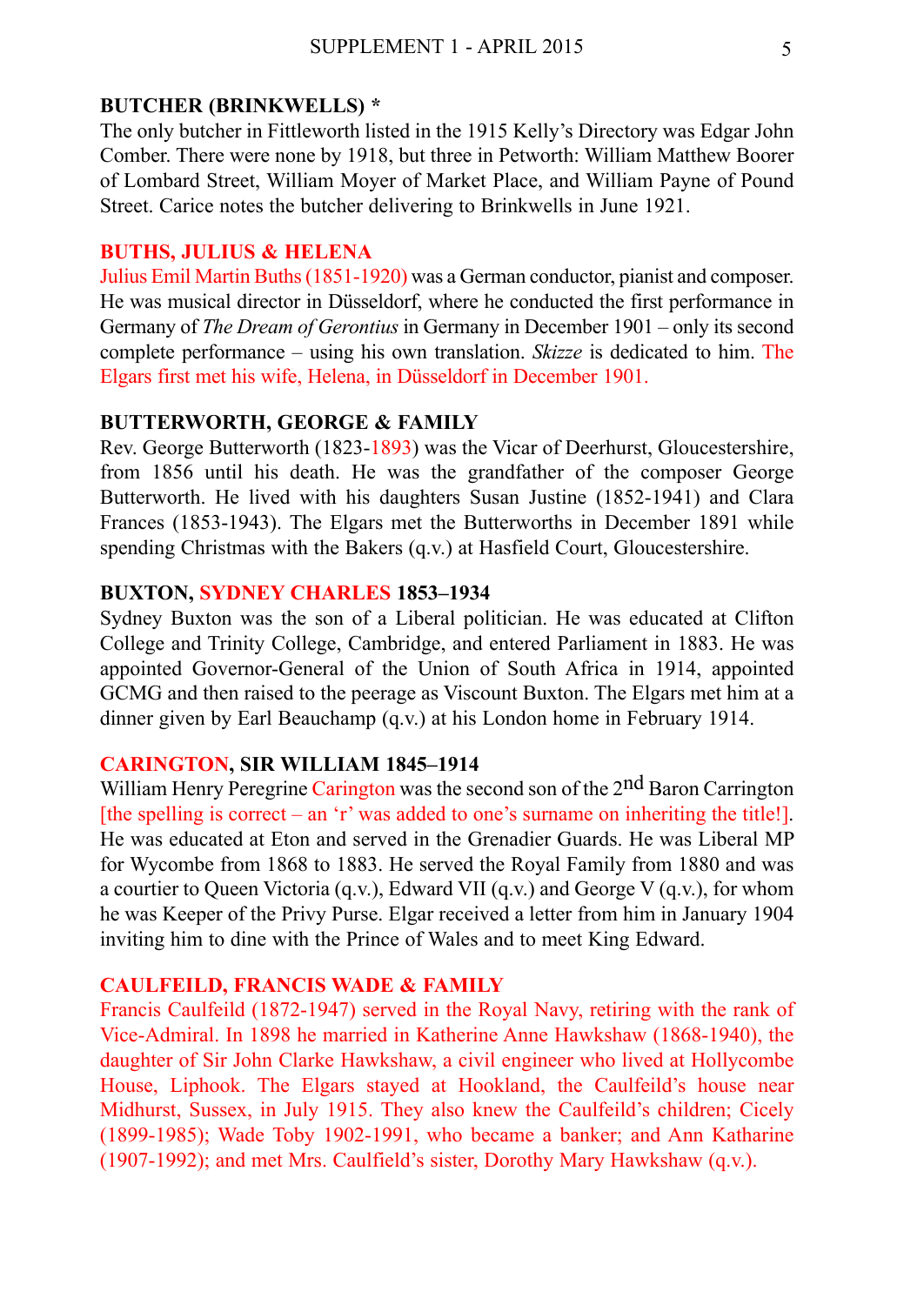#### **COCKERILL, JOHN THOMAS 1890–1962**

The harpist and pianist John Thomas Cockerill was born in King's Norton, Worcestershire, the son of John Henry Cockerill, harpist of the Hallé Orchestra, He studied at the Royal College of Music. He was principal harpist in the London Symphony Orchestra. He went to Severn House in November 1916 to play through the special harp part that Elgar had written for his abridged recording of the Violin Concerto with Marie Hall (q.v.).

#### **COMPTON, WILLIAM GEORGE**

See NORTHAMPTON, LORD & FAMILY

#### **CROPPER, SUSANNAH ELIZABETH LYDIA 1830-1911**

Susannah Cropper was the daughter of Rev. Dr. Thomas Arnold, headmaster of Rugby School, and a cousin of Richard Penrose Arnold (q.v.). In 1853 she married John Wakefield Cropper (1828-1892), a director of the Midland Railway. They had homes in Liverpool and Malvern.

#### **CUFF, ANNIE ELIZA 1868–1938**

Annie was born at Hasfield, Gloucestershire, the daughter of Alfred Cuff, who with his father was a gamekeeper on William Meath Baker's (q.v.) estate. She was a housemaid with the Elgars from June 1896 to August 1898, when she married William Henry Glazier (1867-1917), a grocer, who had moved to Malvern in the 1890s from Lincoln. They later moved to Stafford, where William continued to work as a grocer.

#### **CUMBERLAND, GERALD**

See KENYON, CHARLES

#### **CURWEN, JOHN KENNETH 1881-1935**

Kenneth Curwen was born in West Ham, Essex, the son of the music publisher Joseph Spedding Curwen. A Director of J. Curwen & Sons, he corresponded in 1924 about the printing of a special edition of Parry's Jerusalem for use at the opening of the British Empire Exhibition at Wembley.

#### **DAVIDSON, EDWARD & FAMILY**

Edward Chambers Davidson (1857-1933) was the son Septimus Davidson and elder brother of Hugh Morgan Davidson and, like his father, a solicitor. In 1889 he married Frances Mary Vertue (1864-1941), daughter of Naunton Henry Vertue, a Dutch stockbroker. Their daughter Nancy Vertue Davidson (1890-1951) married Donald Baillie Carter (1892-1976) in 1929. Carice knew them through their cousin Winifred Davidson.

#### **DAWKINS, LADY BERTHA MABEL 1866–1943**

Lady Bertha was the daughter of the 1st Earl of Lathom. In 1903 she married Major Arthur Dawkins of the 5<sup>th</sup> Fusiliers. She was a Woman of the Bedchamber to Queen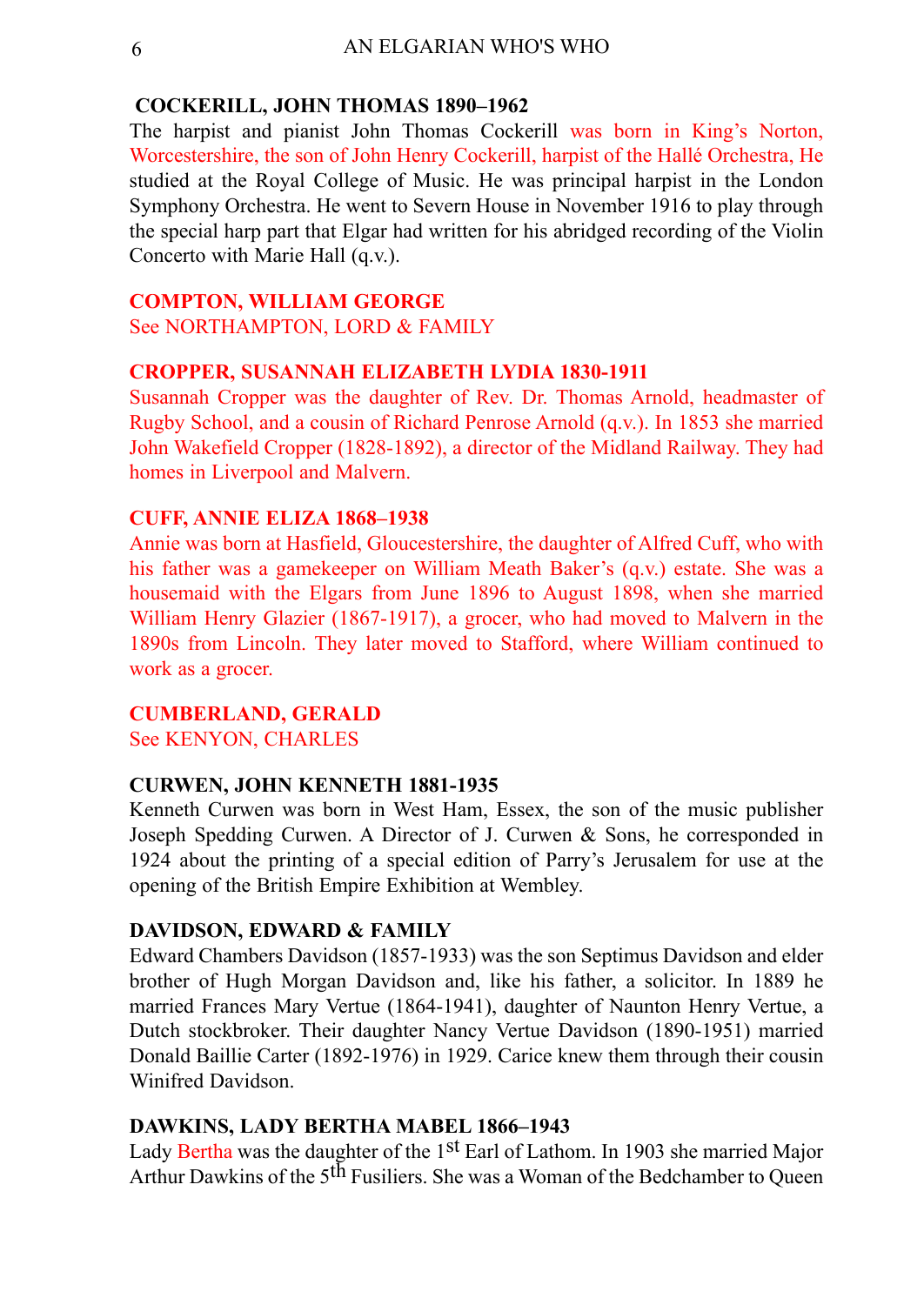Mary from 1907 to 1935 and an Extra Woman of the Bedchamber thereafter. She wrote to Elgar in 1917 to acknowledge receipt of a copy of *The Spirit of England*.

#### **DEANE, MARY \***

Mary Deane was cook at Severn House in 1919.

#### **DEBALTA, S. \***

Elgar corresponded with S. Debalta, editor of *La Vie Musicale*, in 1902 about a proposed visit to Paris.

#### **DIGHTON FAMILY**

The Dightons, along with the Probyns and Raikes, were relatives of Alice on her mother's side. The starting point is Charles Mein Dighton (1797-1826), who married Maria Probyn (1797-1875), the daughter of Rev. John Probyn, in 1824. They had three children: John Henry Dighton (1824-1907), Charles Edward Dighton (1825-1916) and Arabella Veronica Dighton (1826-1923), Alice's 'Aunt V', who married Stanley Napier Raikes (q.v.).

 John Henry Dighton was born in Warwick and was a captain in the army and a JP. In 1844 he married Caroline Raikes (1823-1920), 'Aunt Car', the sister of Alice's mother. John and Caroline lived at Oak House, Newland, Gloucestershire and had six children: Caroline Mary (1846-1937), Julia Maria (1847-1904), Catherine Key (Kitty) (1849-1943), Edward Horace (1852-1925), Stanley Moore (1858-1920) and Richard (1860-1937). Kitty married Fred Parker (q.v.) in 1885; Edward Horace married Annie Machen (1862-1932) in 1894; Stanley married Alice's friend Georgie Deane (q.v.) and, after her death, Bertha Angelita Miles (1874-1926). He emigrated to Canada with his family, including his son, David Onslow Dighton (1893-1982), who served as a Private with the Canadian Infantry in the Great War, later becoming a Captain in the West Yorkshire Regiment.

 Charles Edward Dighton was born in Longhope, Gloucestershire. He was educated at Trinity College, Dublin, and ordained in 1849. After a short period as Curate of Hazleton, Gloucester, he was Rector of Micheldean, Gloucestershire, from 1857 to 1878, when he was appointed Vicar of Maisemore, Gloucestershire. In 1849 he married Frances Allen (1823-1897), the daughter of Samuel Allen of Lisconnan, Ireland. Charles and Frances had seven children: Charles Henry (1850- 1924), John (1853-1902), Conway (1855-1921), Millicent Maria (1857-1885), Lucy Stanley (1858-1934), Allen Adair (1861-1928) and Francis Probyn (1864- 1923). Both Charles Henry and John, a solicitor, emigrated to Australia. Conway, who was paralysed by polio as a child, became a concertina player and private tutor. Allen became a surgeon and Francis a solicitor.

 The Elgars are known to have met or corresponded with Arabella Veronica Dighton (Aunt V), Caroline Dighton (Aunt Car), Caroline Mary Dighton, Charles Edward Dighton and his wife Frances, Dennis Onslow Dighton, Lucy Dighton, Richard Dighton and Stanley Dighton.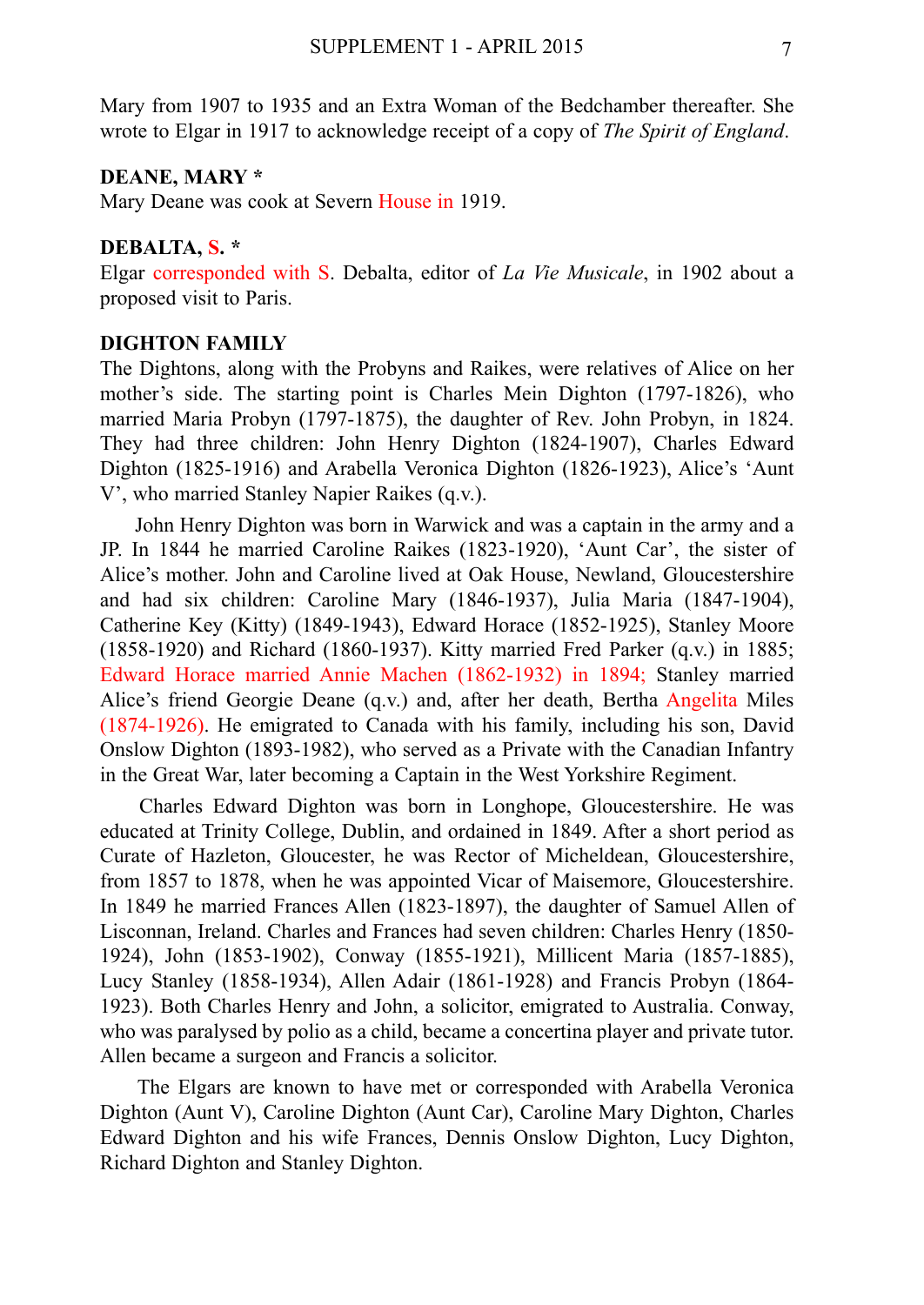#### **DUNCOMBE, WILLIAM & ISABELLA**

Prebendary William van der Horst Duncombe (1832-1925) was born in the West Indies and graduated from Brasenose College, Oxford, in 1853. He was ordained in 1858 and from 1867 he was at Hereford Cathedral, where he was Minor Canon and Custos of the College of Vicars Choral and Chaplain to Hereford General Infirmary. In 1862 he married Isabella Maria Twyning (1843-1918), daughter of Rev. William Henry Twyning, Rector of Grosmont, Monmouthshire. Alice records that she and May Grafton (q.v.) called on the Duncombes in April 1909.

#### **EARDLEY-WILMOT FAMILY**

The son of Reverend Edward Revell Eardley-Wilmot, Robert Eardley-Wilmot (1849-1935) studied medicine at Edinburgh. He was a J.P. for Warwickshire and Sussex, and lived at Preyste House, North Street, Petworth. He married Frances Gwynne Whitby (1853-1928), daughter of Dr. Charles William Whitby, in 1876. Their son Theodore Eardley-Wilmot (1879-1918) married Mildred Clare Reynolds (1882-1956), daughter of William Reynolds, a cotton broker, in 1908. Theodore was killed in the Great War. Theodore and Mildred had two children: Anthony Revell Eardley-Wilmot (1910-1944), who was killed in action in France; and Mildred Joan Eardley-Wilmot (b. 1912) who was married twice, firstly to Thomas Walton Davies in 1939 and then to Baron Cross of Chelsea in 1952.

#### **ELLIS, OSWALD AND FRANCES**

Oswald Harry Ellis (1874-1940) was the son of Edwin Ellis, a Surrey J.P. He was a fruit grower. He married Frances Mary Euphemia 'Nancy' Brawne-Lindon (1883- 1973), daughter of Herbert Valentine Brawne-Lindon, in 1914. She was the granddaughter of Keats's fiancée Fanny Brawne. They were friends of Sam Blake, who took Carice to see them in May 1921.

#### **ELWES, GERVASE & WINEFRIDE**

The tenor Gervase Henry Cary Elwes (1866-1921), a substantial landowner, worked in the diplomatic service before deciding to become a professional singer. He became a notable interpreter of *Gerontius*. He was killed when he stumbled and fell under a moving train in Boston, USA. In 1889 he married Lady Winefride Mary Elizabeth Feilding (1869-1959), daughter of the 8th Earl of Denbigh, and sister of Francis Feilding (q.v.). She was National President of the Catholic Women's League. The Elgars met them at a luncheon party given by Frank Schuster (q.v.) in June 1903 on the occasion of the first London performance of *The Dream of Gerontius* in Westminster Cathedral.

#### **ELWES, JOAN & FAMILY**

The soprano Joan Izott Elwes (1895-1961) studied at the Royal College of Music and with Jean de Reszke (q.v.). She was championed by Elgar from 1927 and came to Tiddington House in June 1928. In 1931 she married the barrister Lindsay Millais Jopling. *It isnae me* is dedicated to her.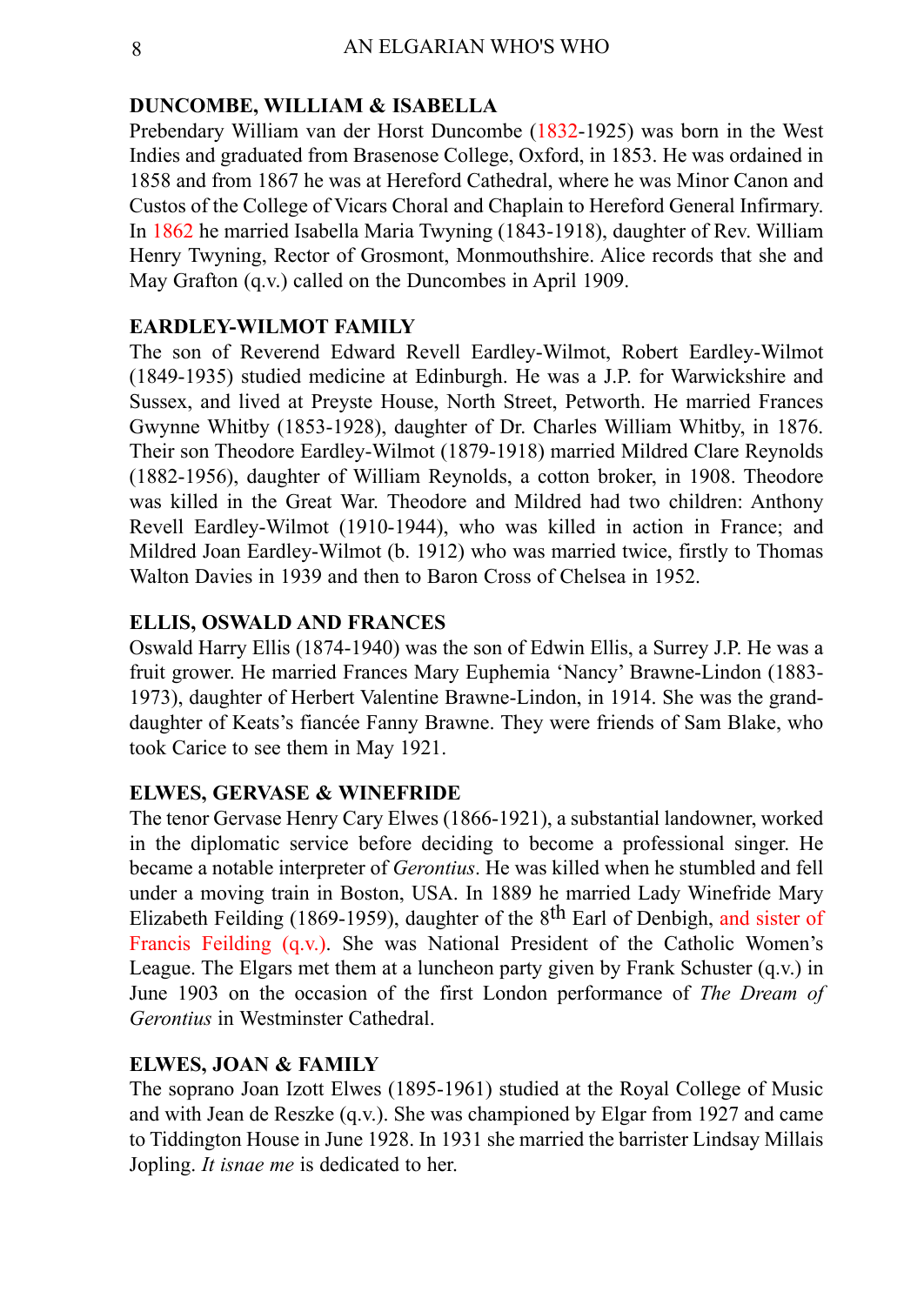Joan was one of the four daughters of Edward Leighton Elwes (1848-1930). He was educated at Eton and University College, Oxford, and ordained in 1872. In 1903 he was made Archdeacon of Chichester and in 1914 Chancellor of Chichester Cathedral. In 1877 he married Emily Fownes Somerville (1853-1952), daughter of James Curtis Somerville, barrister and Deputy Lieutenant of Somerset. Carice, a good friend of Joan, met them both and also Joan's sister daughter Constance Periam Elwes (1900-1982) who in 1930 married John Francis Cyril Glover (1892-1982).

#### **ESHELBY, EDWIN 1852–1912**

Edwin Eshelby was born in Upton St Leonards, Gloucestershire, the son of George Eshelby, a coachman. The manager of the London showroom of Steinway and Sons for many years, he corresponded with Elgar in 1904 when Samuel Sanford  $(a,y)$ had offered to present Elgar with a Steinway upright.

#### **ETTLING, HENRY & FAMILY**

Henry Ettling (1854-1908) was a wine merchant from Mainz, nicknamed 'Uncle Klingsor' by Elgar after the sorcerer in *Parsifal* because of his conjuring tricks. A friend of Hans Richter (q.v.) and an amateur timpanist, he played for the Worcestershire Philharmonic Society and even, on occasion, for Richter's Hallé Orchestra. Elgar wrote to his son, Ernst, in 1902

#### **EXTON, FRANCIS 1859–1934**

Francis Exton was born in Herefordshire, the son of John Exton, a gamekeeper. He earned a living as a road surveyor, but is best remembered as a flautist in Elgar's youthful wind quintet. He sent birthday greetings to Elgar in 1932.

#### **FANING, JOSEPH & CAROLINE**

The composer Joseph Eaton Faning (1850-1927) was born in Helston, Cornwall, son of Roger Faning, a music teacher. He studied at the Royal Academy of Music, joined its staff in 1874 and also taught at the Guildhall School of Music, the Royal College of Music and Harrow School. In 1904 he sent a telegram of congratulation to Elgar on his knighthood.

 In 1882 he married Caroline Pare Galpin (1858-1932), the daughter of Thomas Dixon Galpin, owner of the publishing house of Cassell. She wrote to Elgar in 1930.

#### **FEILDING, FRANCIS HENRY EVERARD JOSEPH 1867–1936**

The second son of the  $8<sup>th</sup>$  Earl of Denbigh (and sister of Winefride Elwes (q.v.)), Everard Fielding studied at Trinity College, Cambridge. He was called to the Bar in 1894. He was President of the Psychical Research Society. In 1919 he married the Polish medium Stanislawa Tomczyk (q.v.). The Elgars met him in 1914 at The Hut, Frank Schuster's (q.v.) home near Maidenhead, when he and Stanislawa came to tea.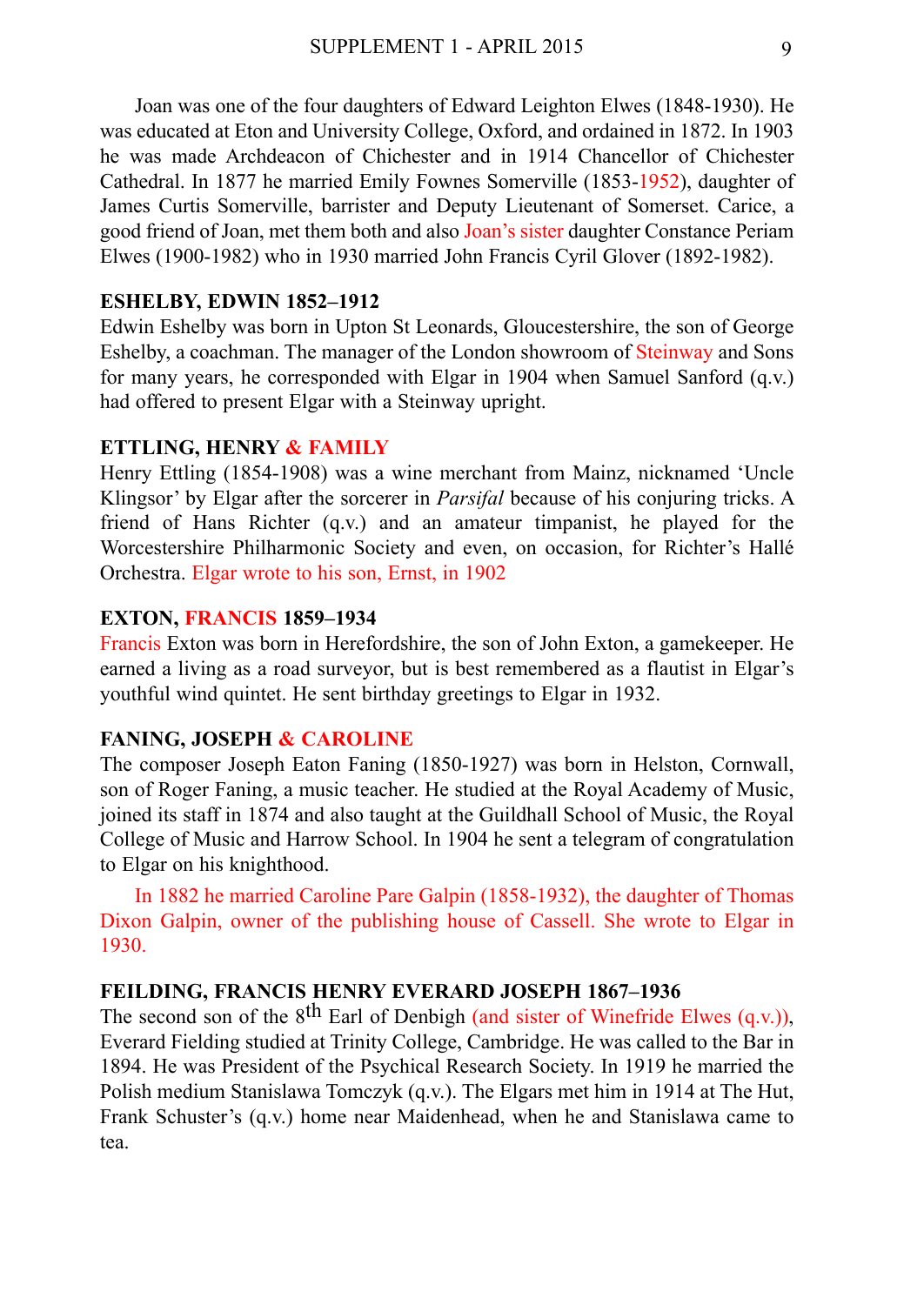#### **FITZGIBBON, FR GERALD 1877–1960**

Fr Fitzgibbon was born in Kanturk, County Cork, Ireland, and was a Roman Catholic Priest in Upper Norwood, London. Carice and Samuel Blake (q.v.) went to see him in November 1921 to arrange their marriage.

#### **GOODSON, KATHARINE**

See HINTON, KATHARINE GOODSON

#### **GRAINGER, PERCY & ROSE**

The Australian composer and pianist Percy Aldridge Grainger (1882-1961) made his debut at the age of 10. He lived in England from 1901 to 1914. In 1928 he married the Swedish-born artist and poet Ella Viola Str?m at the Hollywood Bowl. His mother Rose Annie Grainger (1861-1922), who had separated from Percy's father in 1890, committed suicide in New York: she had suffered increasing ill health since the late 1890s. She left around \$1 million in property and investments, all of which went to Percy. They came to lunch at Ridgehurst, Edward Speyer's(q.v.) Hertfordshire home, in July 1911 while the Elgars were staying there.

#### **GRAVES, CLARENCE SINGLETON 1862-1936**

Clarence Graves was born in Tottenham, London, the son of Harold Graves, a wine and spirit merchant. From a musical family – his mother was an organist – Charles studied singing and the flute, playing in the band of the Worcester Glee Club. By profession he was a hide and skin broker. In 1904 he wrote a letter of congratulation to Elgar.

#### **GRAVEURE, LOUIS** See DOUTHITT, WILFRED

#### **GRIFFITH, DR WALTER SPENCER ANDERSON 1854-1946**

Dr Griffith was born in Brighton, the son of Rev. John Griffith, headmaster of Brighton College. He studied medicine at the Royal East Sussex Hospital, and at Bart's in London, qualifying in 1878. He specialised in obstetrics and gynaecology with a practice in Harley Street. A good amateur 'cellist, Elgar wrote to him in1904 recommending Hugh Blair for the post of conductor of the Handel Society, for which he was a Committee Member.

#### **GRILLER, AARON SIDNEY 1911–1993**

The violinist Sidney Griller was born in London, and studied at the Royal Academy of Music. He formed the Griller Quartet in 1928. In 1949 he was appointed Professor of Chamber Music at the University of California, and the quartet became the University's resident quartet. Carice met him at the Worcester Three Choirs Festival in September 1932 when the quartet played the Piano Quintet with Myra Hess.

#### **GROVEHAM, EDITH**

See WOOD-SOMERS, ANNIE EDITH BERTHA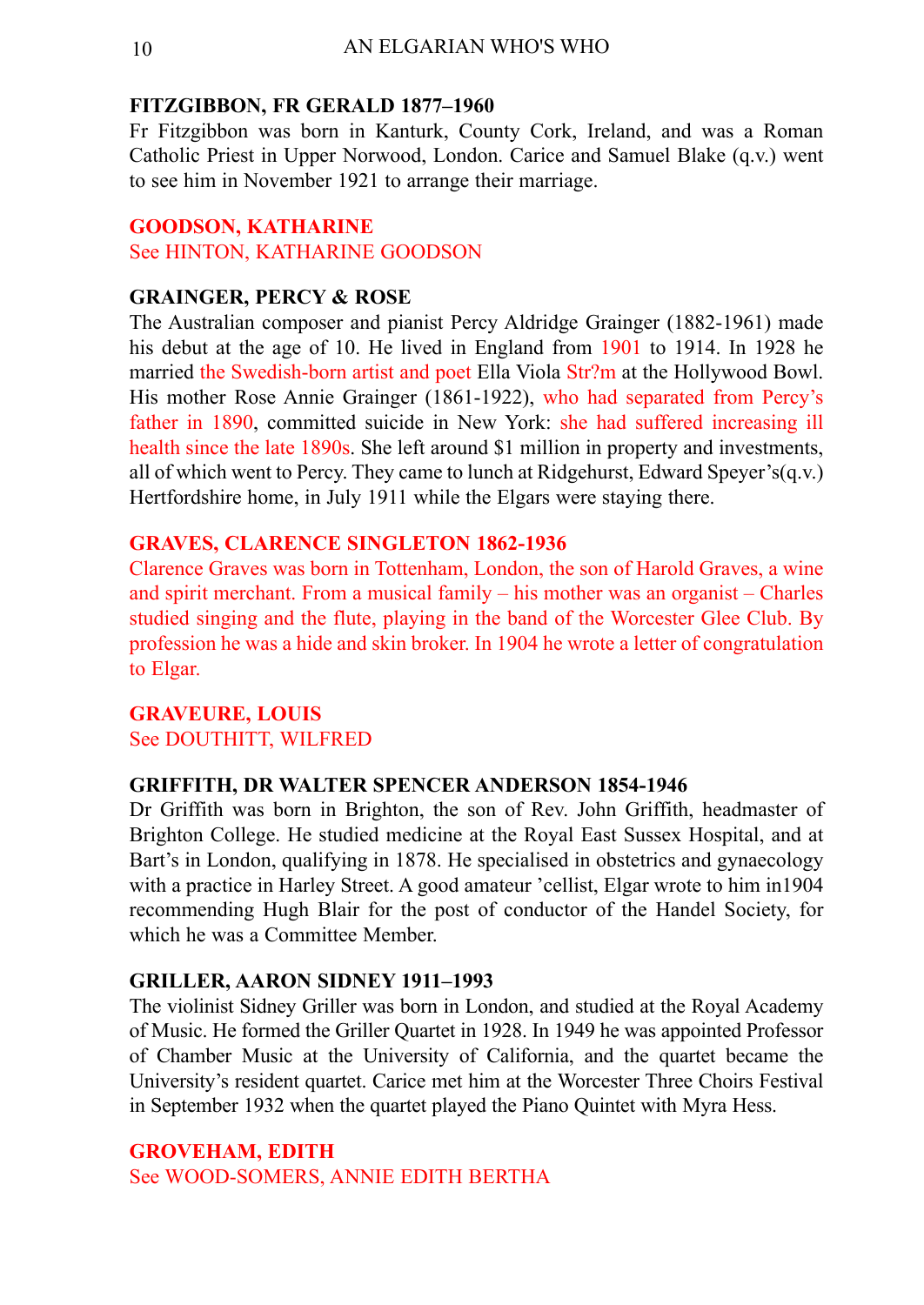#### **HARRISON, BEATRICE & FAMILY**

The 'cellist Beatrice Bohun Harrison (1892-1965) recorded Elgar's Concerto twice with the composer conducting. Delius (q.v.) wrote his Double Concerto and his Cello Sonata for her. A dog lover and breeder, she bred several of Elgar's Aberdeen terriers. She came to Severn House with her family in 1919 to go through the concerto.

#### **HARRISON, REV. EDWIN HERBERT 1865–1930**

Edwin Harrison, Rector of Ullingswick from 1896, was born in India and studied at Trinity College, Dublin, and at Oxford. He was ordained in 1890. Elgar and May Grafton (q.v.) cycled to Ullingswick in June 1907 and had tea at the rectory. Alice felt sure he 'must have been electrified to see  $E \&$  hear him talk'.

#### **HAWKSHAW, DOROTHY MARY 1866–1932**

Miss Hawkshaw was the daughter of John Clarke Hawkshaw, a civil engineer, and the sister of Katherine Caulfeild. The Elgars met her in July 1915 when they stayed at Hookland, the Caulfeilds' (q.v.) house near Midhurst, Sussex.

#### **HAYWARD, CHARLES FLAVELL 1863-1906**

Charles Hayward was born in Wolverhampton, the son of Henry Hayward, a violinist known as the 'English Paganini'. A friend of Elgar from the late 1870s, they often played at the same desk of violins. Hayward was the librettist of Elgar's *A War Song*. The family emigrated to New Zealand in 1904 where they toured as 'The Brescian Family'. He died in Adelaide of lung disease.

#### **HEINS, NICHOLAS 1839–1910**

Nicholas Heins was born in St Pancras, London, the son of George Heins, a cabinet maker. A pianist, he ran a piano and music shop in Hereford. He was hon. secretary of the Hereford Choral Society and its orchestral 'fixer'. In the 1880s Elgar played violin in the Society's concerts. George Sinclair (q.v.) played at his funeral.

#### **HELY-HUTCHINSON, CHRISTIAN VICTOR 1901–1947**

Victor Hely-Hutchinson was born in Cape Town, where his father was Governor and Commander in Chief of Cape Colony. He was educated at Eton, Balliol College, Oxford, and the Royal College of Music. After a spell teaching at the South African College of Music he joined the BBC in 1926 and in 1934 succeeded Granville Bantock (q.v.)as Professor of Music at Birmingham University. In 1944 he became the BBC's Director of Music. He corresponded with Elgar in 1932.

#### **HENDERSON, JOHN GILBERT STACEY 1895-1966**

Gilbert Henderson, profession name Gilbert Stacey was born in Elvaston, Derbyshire, the son of Henry Henderson, an elementary school teacher, and educated at Lichfield Cathedral, where he was a chorister, and the Schola Cantorum, Paris. A pianist, conductor and arranger, Elgar wrote to him in 1926 thanking him for a good performance. In later life he ran a book in Lewes, Sussex, where a room was devoted to his extensive collection of Elgariana.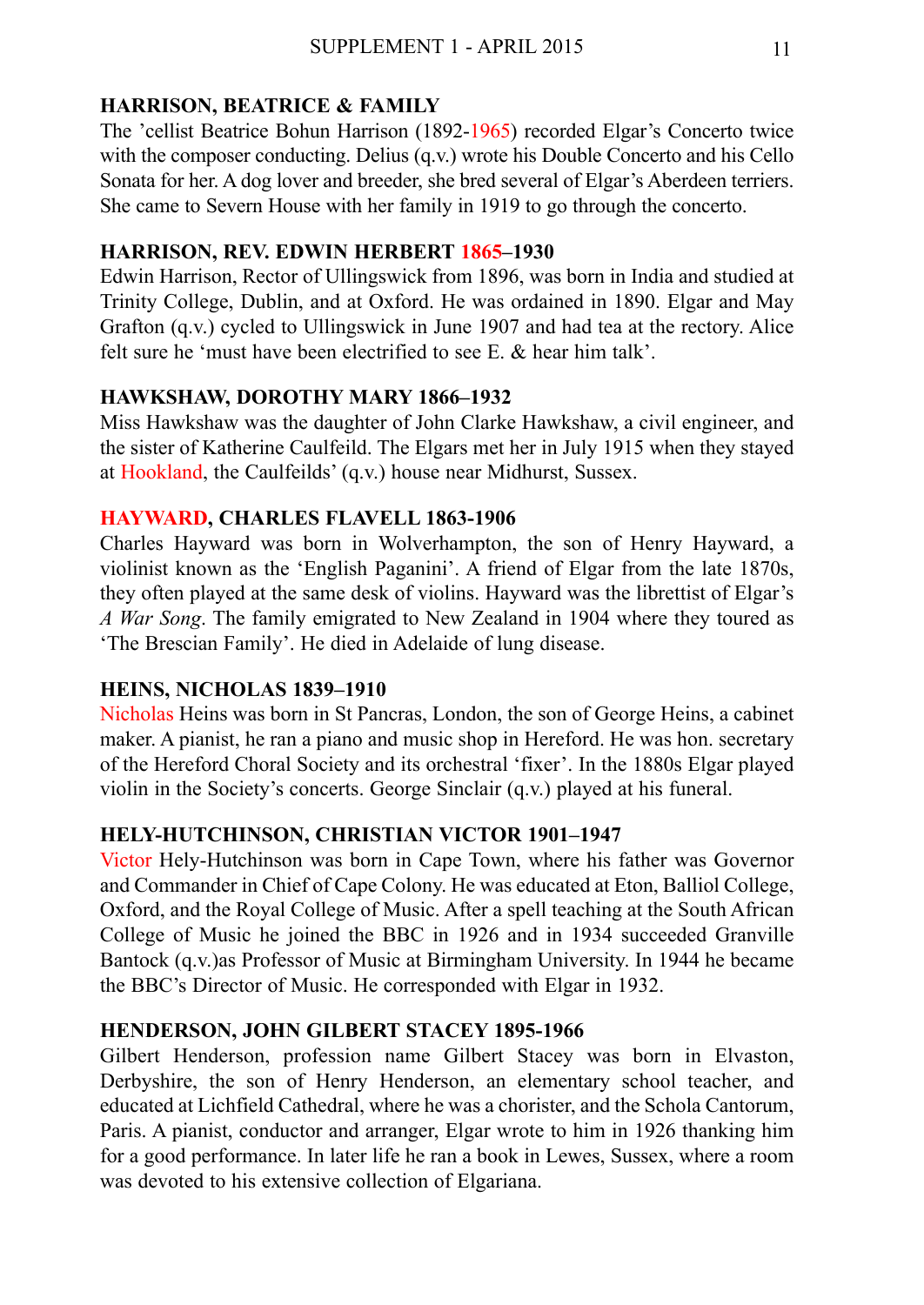#### **HENNELL, EDWARD WHITTAKER 1842–1918**

Edward Hennell was the son of Robert George Hennell, a silversmith and diamond merchant, who moved from Birmingham to London in 1840. An amateur 'cellist and organist, he was a collector of fine art, musical instruments, rare books and the like. A Guarneri violin from his collection was owned subsequently by Arthur Grumiaux. Elgar met him at Edward Speyer's (q.v.) house, Ridgehurst, in November 1901.

#### **HOBY, JOHN CHARLES JAMES 1869–1938**

John Charles Hoby was born in London, the son of the publisher John Hoby. He took his Mus.D. at Oxford and studied at the Royal College of Music, where he became a professor. He was Director of Music of the Royal Marines. The author of a book on military band instrumentation, in 1924, at Elgar's suggestion, he orchestrated Parry's *Jerusalem* for the British Empire Exhibition at Wembley.

#### **HOLDING, EDGAR & FAMILY**

The son of a tailor's cutter, Edgar Thomas Holding (1870-1952) was born in Lincolnshire and was a tailor by profession. However, he was also a Fellow of the Royal Photographic Society and a member of the Royal Watercolour Society. Among his paintings were carriage prints for the London and North Eastern Railway. Around the turn of the century he and his family lived opposite August Jaeger (q.v.) in Margravine Gardens, Barons Court, before moving to Wimbledon.

 In 1898 he married May Smith (1869-1947), from Clonmel in Ireland, and they had two children, Brian (1899-1922) and Kathleen (1901-1996). In 1922 Kathleen married John Basil Nevitt (1894-1971) in Petworth. John trained as an architect and was Master of the Worshipful Company of Gunmakers. Alice took Carice to Edgar's home in Wimbledon in January 1903 to be photographed. 'He was very nice  $\&$  kind  $\&$  took infinite pains photographing C. & wd. take one of me ... Mrs H. rather pretty, children both downstairs & boy decidedly spoilt.' At a later date he photographed Elgar.

#### **HOLDING, FREDERICK CHARLES b.1900**

A pupil of Carl Flesch and Albert Sammons, the violinist Frederick Holding won two scholarships at the Royal College of Music. The son of Thomas Holding, a bandsman in the Grenadier Guards, Frederick, too, became a bandsman in the latter stages of the Great War, being invalided out in January 1919. Later that year he became leader of the Pump Room Orchestra in Bath, performing the Elgar concerto with them in May 1919. He bought his Stradivarius from Jessie Snow (q.v.), a friend of the Elgars. He came to Severn House in May 1921 with Adrian Boult (q.v.) to go through the concerto.

#### **HOLLAND, ELINOR & FAMILY**

Elinor Traherne Holland (1840-1903) was the eldest daughter of John Martin, of Upper Hall, Ledbury. In 1875 she married Rev. Frederick Whitmore Holland, Vicar of Evesham. After his death in 1881 she moved to Colwall where she inherited property from an uncle. Alice visited her with Minnie Baker (q.v.) in June 1893.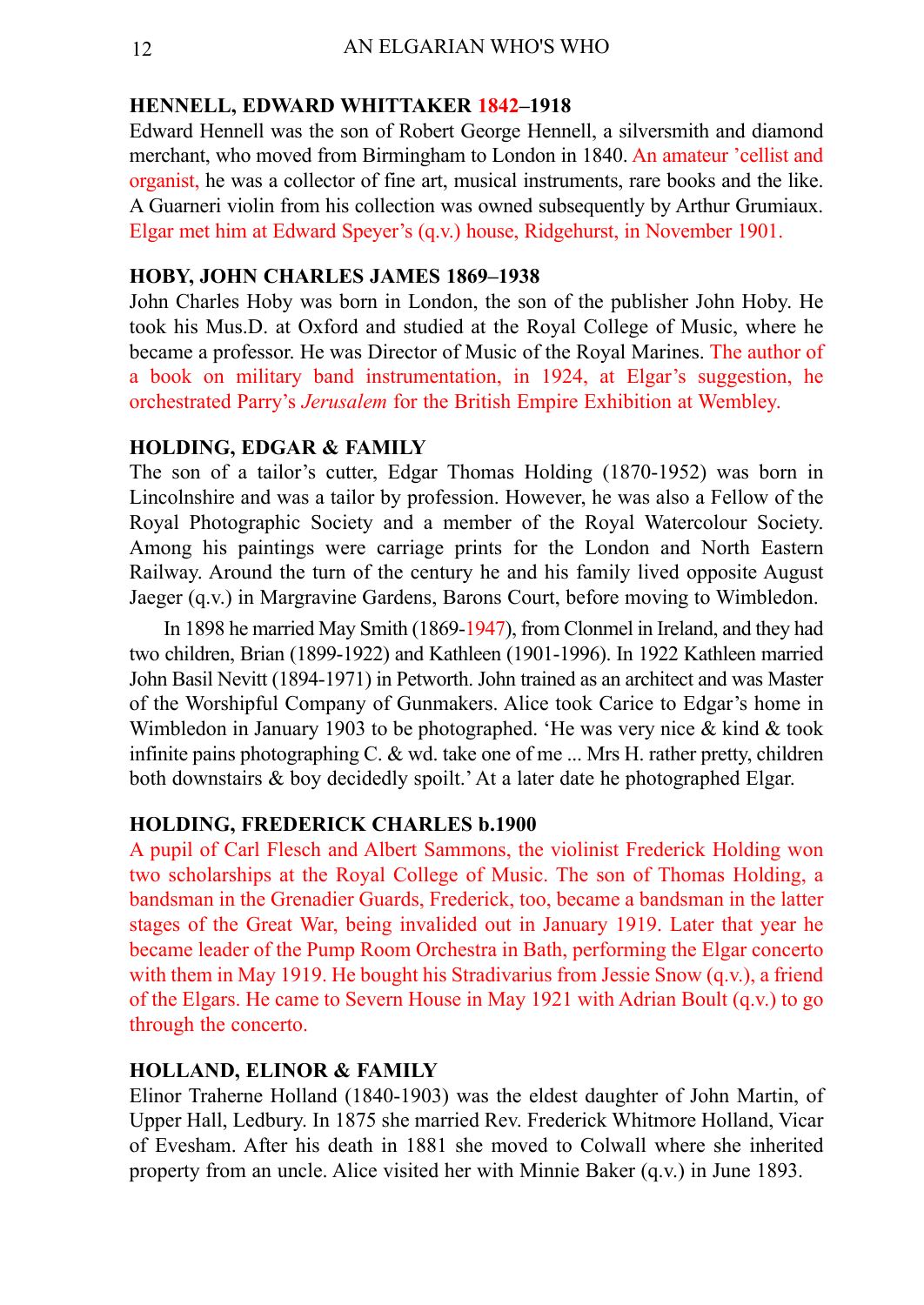In 1897 her stepson Robert Martin Holland (1872-1944) married Eleanor Mary Bromley Martin (q.v.), daughter of George Martin (q.v.) of Ham Court, Upton upon Severn. The Martins were another family well known to the Elgars.

 Her stepdaughter Julia Holland (1873-1955) came to tea at Hereford in September 1897. In 1923 she married Algernon Cockburn Rayner-Wood, a master at Eton.

#### **HOLMES, SALLY 1903-1936**

' Sally Holmes' wrote the words of Elgar's song *It isnae me*. She was Grace Sarah Douglas Holmes, the daughter of Harry Holmes, a Lloyd's Underwriter, and his wife, Grace Isabel Holmes, née Barry. Her parents were from Stranraer, Scotland, but Sally was living in Turville, Buckinghamshire, in 1930 when she corresponded with Elgar about the song. She died of a heart attack at the early age of 33.

#### **HOMER, EVELYN GLADYS 1884–1955**

Evelyn, an ex-pupil of Rosa Burley's (q.v.) at The Mount, was the daughter of Thomas Homer, a solicitor from Cradley, Worcestershire. She came to tea at Craeg Lea with Rosa Burley in January 1903. She emigrated to South Africa after the Great War.

#### **HUDSON, EDWARD BURGESS**

The publisher and magazine proprietor Edward Hudson was born in London, the son of John Daniel Hudson, who ran the family printing business of Hudson and Kearns. Among Hudson's titles were *Country Life* and *Tit Bits*. Elgar went to a birthday party he gave for Guilhermina Suggia (q.v.) at his home in July 1921.

#### **HUDSON, SIR ROBERT ARUNDELL 1864–1927**

Robert Hudson was for over 30 years Secretary of the Liberal Central Association. In 1923 he married Mary Northcliffe (q.v.), widow of Lord Northcliffe.

#### **HUTTON, MR & MRS**

Henry Leonard Hutton (1867-1954), son of Rev. Thomas Hutton, taught modern languages at Dulwich College. In 1920 he married Julie Rieu (1873-1954), the daughter of Charles Pierre Henri Rieu (1821-1902), Professor of Arabic at Cambridge. Carice had tea with them in Dulwich, South London, in December 1921.

#### **HYDE, THOMAS GARMSTON HYDE & FAMILY**

A Worcester solicitor for over half a century, Thomas Garmston Hyde (1837-1921) lived in Foregate Street, Worcester. He was a member of the committee of the Worcestershire Philharmonic Society and a Steward of the Worcester Three Choirs Festival. In 1863 he married Martina Esther Quayle (1838-1931), eldest daughter of William Quayle, of Claughton Range, Birkenhead. *May Song* is dedicated to her.

 Thomas and Martina had nine children, of whom three are mentioned by name in the diaries or are known to have corresponded with Elgar.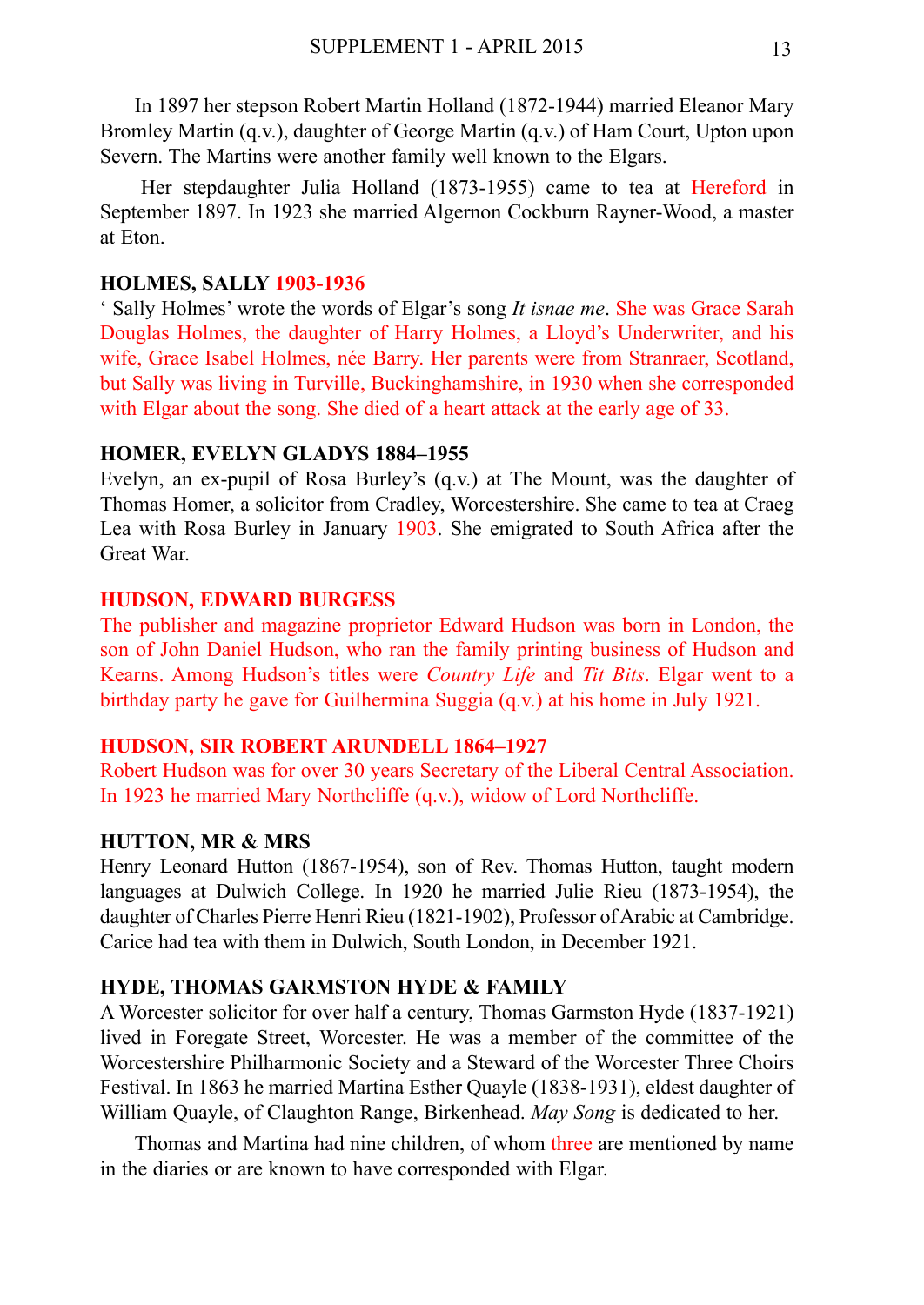Their eldest daughter, Martina (1865-1937) studied the violin, first with Elgar and then in Leipzig. She helped to found the Worcestershire Philharmonic Society in 1897, played in its orchestra and served as joint secretary with Winifred Norbury (q.v.). Well over 250 letters between Martina and Elgar are known to survive.

 Margaret Christina (Madge) Hyde (1866-1954) came to Birchwood Lodge in 1899.

 Their youngest son, the solicitor Noel Garmston Hyde (1876-1970), sent birthday greetings to Elgar in 1931.

#### **JENNER, GERTRUDE AUGUSTA BARNABY**

See WALKER, GERTRUDE & FAMILY

#### **JONES, ROYNON & FAMILY**

Roynon Jones (1738-1817) and his wife Mary Richards (1732-1808) provided a string of descendants who married into the Probyn, Raikes and Roberts families, all relations of Alice Elgar. In 1785 their daughter, Anne Raynor Jones (1764-1846) married Rev. John Probyn (1757-1843), Vicar of Newland. In 1810 John and Anne's daughter Caroline Probyn (1791-1879) married Robert Napier Raikes (1783-1851).

 In 1795 Roynon and Margaret's daughter Margaret (1769-1843) married Dr. William Roberts (1766-1808). William and Margaret's daughter Margaret (1799- 1880) married Thomas Probyn (1798-1871) in 1823, and their son Henry Gee Roberts (1800-1860) (q.v.) was Alice Elgar's father.

#### **KEEBLE FAMILY**

The Keebles were cabinet makers and interior decorators, with premises at Carlisle House, Soho Square. Alfred Ernest Keeble (1872-1918) was a cabinet maker and Herbert Walter Keeble (1874-1953) a wood carver. Alfred served as an officer in the Machine Gun Corps. during the great War and was killed at Ypres. They were responsible for making the bookshelves in Elgar's study at Severn House and Alice herself had suggested them for the work.

#### **KIDDLE, FRED & HENRIETTA**

Fred Butler Kiddle (1874-1951), known professionally as Frederick Kiddle, was born in Somerset. He was organist of St Marylebone Parish Church and the accompanist of Gervase Elwes (q.v.), with whom he gave the first performance of Vaughan Williams's (q.v.) *On Wenlock Edge*. In 1906 he married Henrietta Florence Potter (1865-1954), the daughter of William Auboné Potter, a mining engineer from Northumberland. Elgar and Carice met them at an informal chamber music party at Felix Salmond's (q.v.) house in May 1921.

#### **KIRKALDY FAMILY**

Adam Willis Kirkaldy (1868-1931) was born in Stoke Newington, the son of John Kirkaldy, who had a plumbing business. He was educated privately and at Wadham College, Oxford. In 1903 he was appointed lecturer in Commerce at Birmingham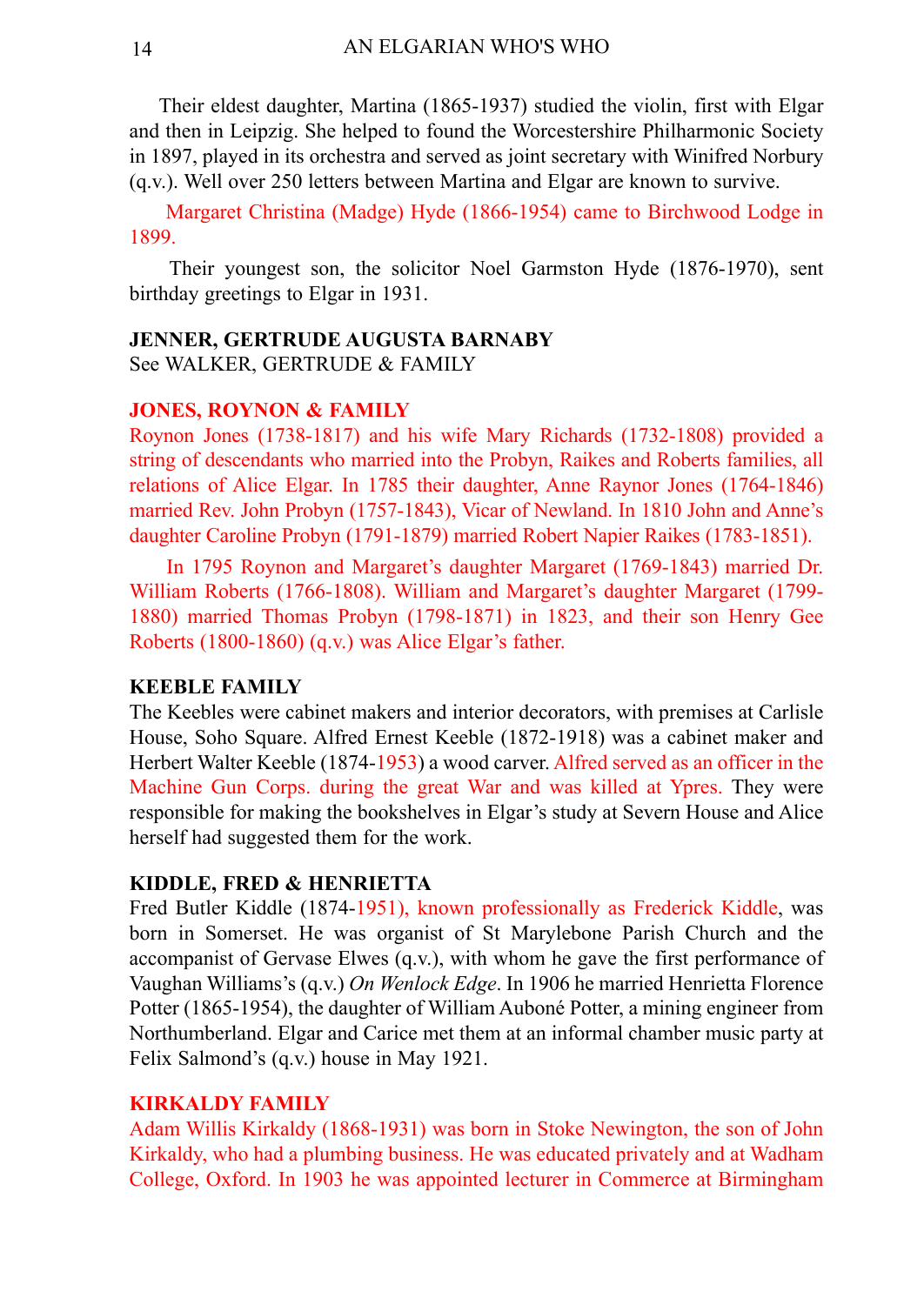University, becoming Professor of Finance in 1906. In 1896 he married Evelyn Frances Elliott 91867-1933), the daughter of Rev. Robert John Elliott, vicar of St. Stephen's, Poplar. Elgar wrote to her in 1909 about musical repertory.

#### **KIRKBY LUNN, LOUISE 1873–1930**

Louise Kirkby Lunn, a contralto from Manchester, made her debut as an opera singer in 1893. She sang Wagner roles at Covent Garden and in America. Her last opera appearance was in 1922 at Covent Garden. After retirement she became a singing coach. She was a soloist in the 1904 Elgar Festival at Covent Garden and lunched with the Elgars in March 1904.

#### **KRUSE, JOHANN & CHRISTIANE**

The violinist Johann Secundus Kruse (1859-1927) was born in Melbourne, Australia. In 1875 he went to Berlin to study with Joachim (q.v.) in the Hochschule, where he was later a professor. He was second violinist in the Joachim Quartet from 1892 to 1897. He moved to London in 1897, where he formed his own Quartet, and in 1901 took over the St James's Hall Saturday Pop Concerts. He was Professor of Violin at the Royal College of Music. In 1901 he married Christiane Dorothee (Dora) Gildemeister (1866-1953) in London. The Elgars met them in January 1903 at Ridgehurst, the Speyers' (q.v.) home in Shenley, but they 'did not attract us'. Kruse organised the 1904 performance of *Gerontius* at Queen's Hall, with the Sheffield Choir conducted by Felix Weingartner (q.v.).

#### **KUPER, EMIL** See COOPER, EMIL

#### **LANDER FAMILY**

The Landers were old friends of Alice Elgar. Rev. John Lander (1817-1893) was born in Gloucester, and was Rector of St Mary's Church, Donnington, Herefordshire, from 1845 to 1890. had married Maria Louisa Le Breton-Pipon in 1841. She died in 1850 and in 1856 he married Isabella Elizabeth Cadell (1831-1913). Isabella was born in Edinburgh, the daughter of a publisher, Robert Cadell. John and Isabella had six children – three sons and three daughters – of whom four are mentioned in the diaries.

#### **LANE FAMILY \***

Miss Lane visited Forli with her father or mother from August 1891.

#### **LANE, MARY & FRANCINA**

Mary Dorothy (Dolly) Lane (1880-1858) and Francina Irene Lane (1883-1960) were the daughters of Charles Thomas Lane, a retired London solicitor, and his wife Minna. The Lanes lived at Dangstein, Rogate, West Sussex. The sisters came to tea in August 1915 when the Elgars were staying at Hookland, near Midhurst, Sussex, the home of the Caulfeilds (q.v.).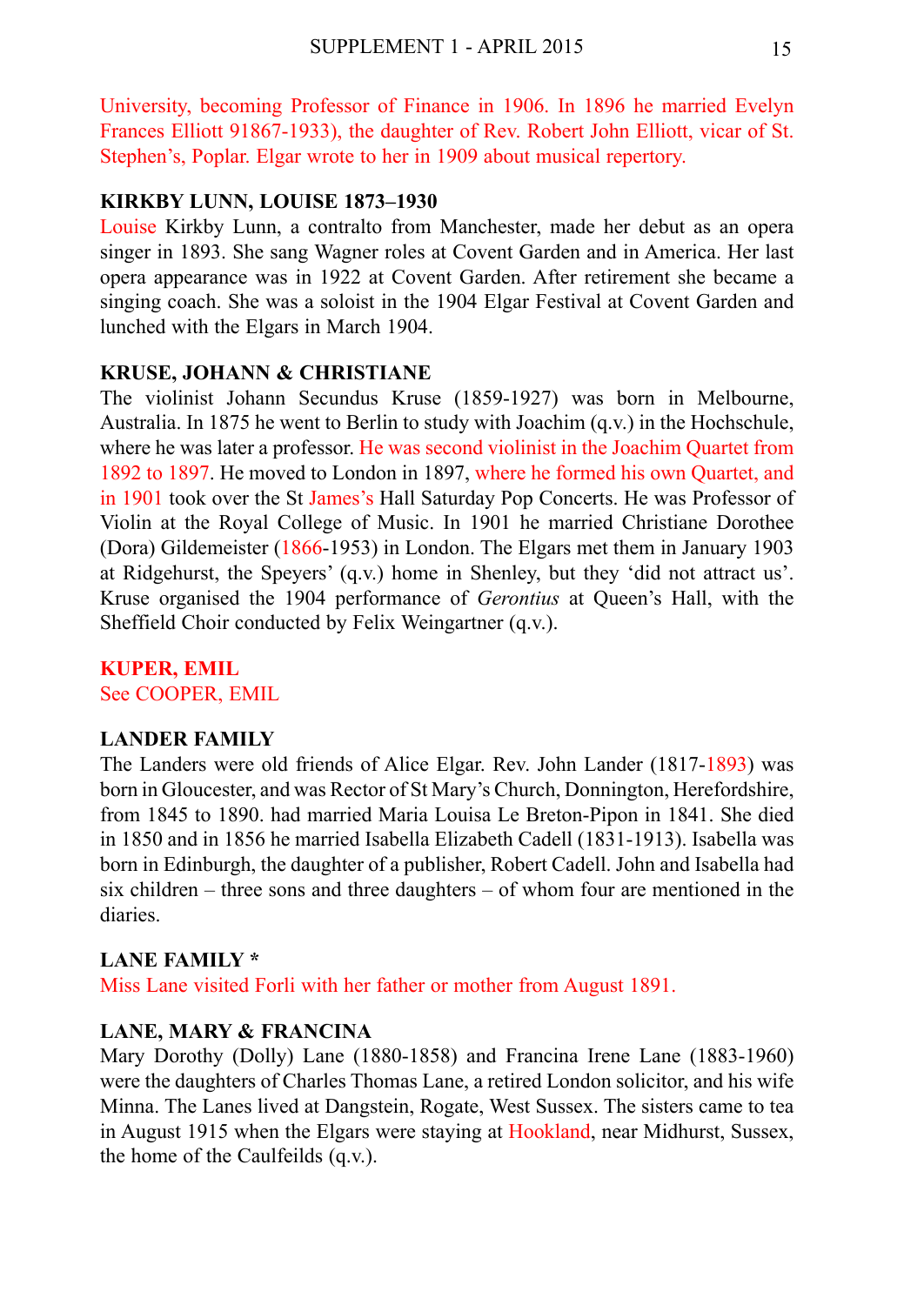#### **LARGE, HENRY EDGAR 1866–1948**

Henry Large was born in Worcester, the son of Cornelius Large, a basket maker. He had a newsagents in Foregate Street, Worcester, and wrote to Elgar in 1904 to congratulate him on his knighthood. A member of the Worcestershire Philharmonic Society, he was a soloist in their 1901 performance of Wolfrum's *Ein Weihnachts-Mysterium*.

#### **LEITNER, FRAU K. \***

The Elgars stayed at Frau Leitner's guest house in Garmisch in 1897

#### **LEWIS, GWENYTH JOYCE 1894–1941**

Joyce Lewis was born in Hampton Lovett, near Droitwich, Worcestershire, where her father, Edwin, had been Curate and then Vicar since 1887. She was educated at St Stephen's College, Clewer, Windsor. The Elgars knew the family well and Joyce wrote in 1932 to reminisce.

#### **LONGSTAFF, SIR JOHN 1862–1941**

The Australian artist John Longstaff was the son of a storekeeper in Clunes, Victoria. He studied painting in Melbourne and then won a scholarship to study in Paris. He first exhibited at the Royal Academy in 1891. He was commissioned by Earl Beauchamp (q.v.) to paint a portrait of King Edward VII (q.v.) as a present to the Commonwealth. He was a guest with the Elgars at a dinner given by Earl Beauchamp in March 1904.

#### **LOUIS, PRINCE OF BATTENBERG 1854–1921**

Prince Louis was born in Graz, Austria, of Polish-German descent. He became a naturalised British citizen in 1868. He joined the Royal Navy, becoming First Sea Lord in 1912. In 1884 he married Princess Alice, a granddaughter of Queen Victoria (q.v.). Their younger son became Lord Louis Mountbatten, and a grandson was Prince Philip, Duke of Edinburgh. Elgar met him at a dinner party at Marlborough House in February 1904.

#### **LUCAS, EDWARD VERRALL & FAMILY**

The author and critic E.V. Lucas (1868-1938) was for a time assistant editor of *Punch*. He wrote many volumes of essays and travel books. He was Chairman of Methuen & Co. and a member of the Royal Commission on Historical Monuments. In 1897 Lucas he married (Florence) Elizabeth Gertrude Griffin (1873-1951), the daughter of James Theodore Griffin, a colonel in the United States army. Elizabeth was a writer and a close friend of J.M. Barrie (q.v.).

#### **LUITPOLD, PRINCE REGENT 1821–1912**

Luitpold Karl Joseph Wilhelm Ludwig von Bayern, Prince Regent of Bavaria, ruled the country from 1886 to 1912 owing to the incapacity of his nephews, King Ludwig II and King Otto. Edward mentions him in his Bavarian holiday notebook of 1893.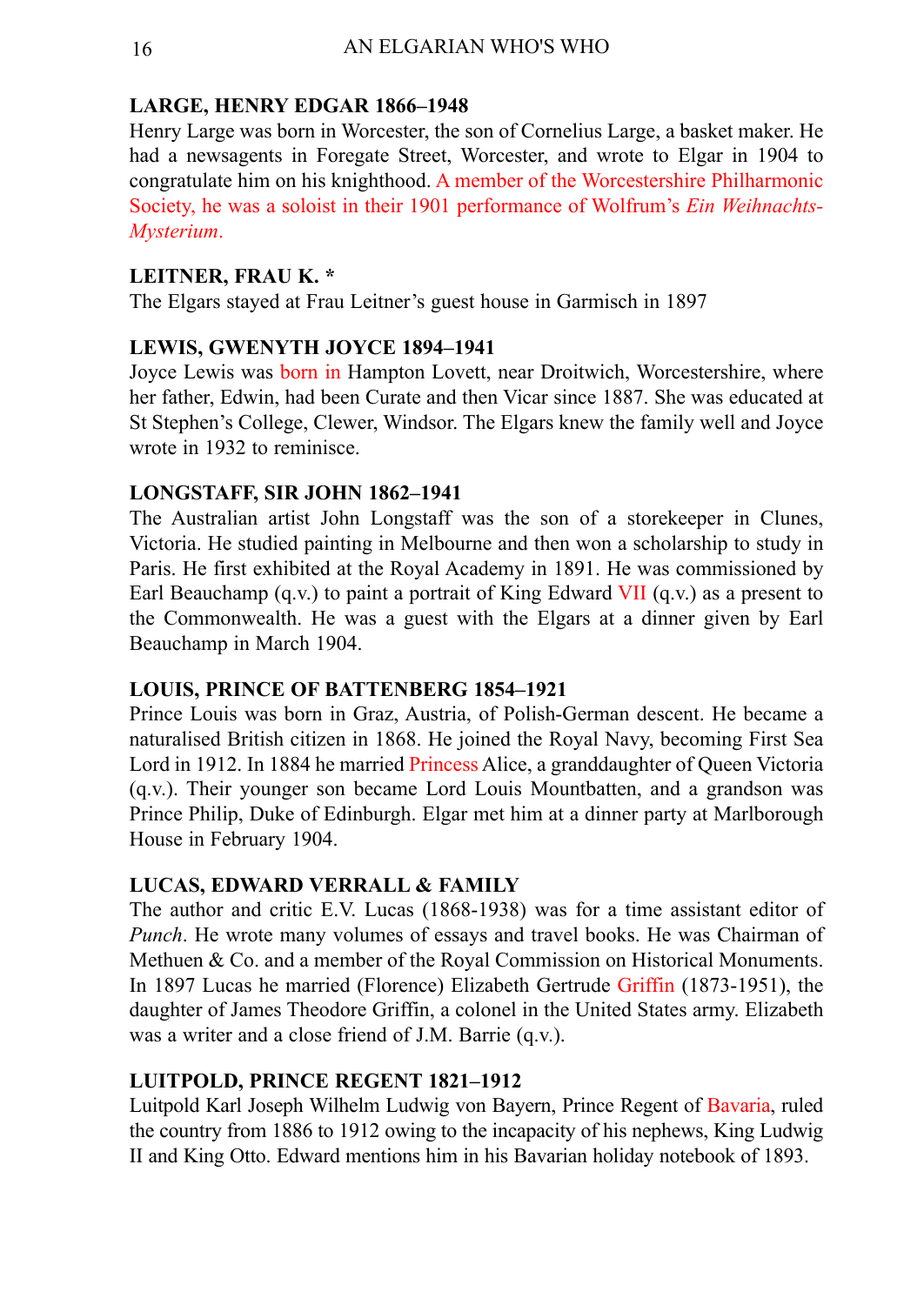#### **MAXWELL, CLEMENTINA & MARGARET**

Clementina Maxwell (1850-1902), a childhood friend of Alice, was born at Munches, Dalbeattie, Scotland, one of six children of Wellwood Herries Maxwell and his wife Jane. She later moved to Cradley, near Worcester, where she died in May 1902.

 Her sister Margaret (1856-1934) came to lunch at Craeg Lea when visiting Clementina in October 1901

#### **McNAUGHT, WILLIAM & FAMILY**

William Gray McNaught (1849-1918) was born in London's East End, the son of Daniel McNaught, a printer and grainer, and started out in the coffee trade. He studied at the Royal Academy of Music and was appointed Professor of Music at Homerton College and in 1883 assistant to Stainer as Inspector of Music to the Board of Education. He was the first editor of the Novello publication *The School Music Review* on its inauguration in 1892 and edited *The Musical Times* from 1909 until his death. *O Wild West Wind* is dedicated to him.

 His son William McNaught (1883-1953) also worked all his life for Novello and was editor of *The Musical Times*. He corresponded with Elgar in the 1930s.

#### **MILES, A. \***

Miss Miles came to tea at Craeg Lea in September 1899. Elgar has circled the name in Alice's diary and added a question mark.

#### **MISSELLA**

Probably a pet name for Richard Penrose Arnold's wife, Ella, also recorded as 'Miss Ella'.

#### **MORGAN, EVAN BERNARD 1892-1978**

Bernard Morgan was born in Liverpool. He was an article clerk in a solicitor's office before serving in the Royal Engineers during the Great War. He was Secretary of the Anglo-German Association from its formation in 1929, about which he wrote to Elgar.

#### **OPPENHEIMER, HENRY & FAMILY**

The American-born Henry Oppenheimer (1859-1932) was a member of the Speyer Brothers banking firm. With his fortune he collected Renaissance art on a large scale, finally having to move to a bigger house, in Kensington Palace Gardens, London, to get his collection under one roof. In 1893 he married the German born Clara Eugenie Schnapper (1872-1936), and they had three children: Nellie Alice Jane (1894-1935), Paul Henry Maurice (1897-1972), and Eric Henry (1900- 1957). The Elgars met Henry and Clara at Ridgehurst, Edward Speyer's (q.v.) Hertfordshire home, in 1901, and later their children as well.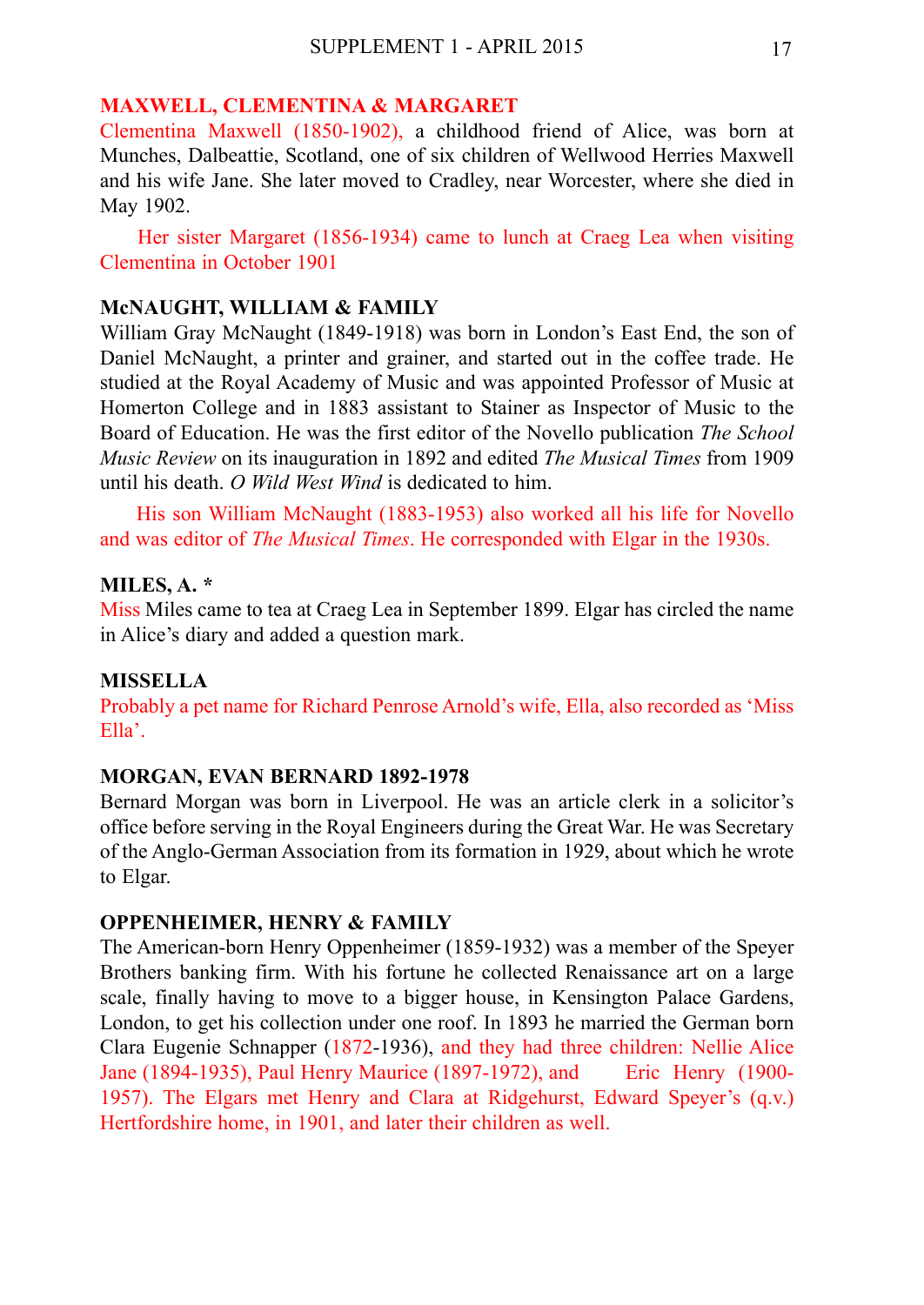#### **PARKES, HENRY PERSEHOUSE 1831-1900**

Henry Parkes was born in London, and owned the firm of H. Persehouse Parkes and Co. of Tipton, Staffordshire, manufacturers of cables and anchors. He lived at Yew Tree House, Belbroughton, Worcestershire. The Elgars spent a week there in the autumn of 1897 with Basil Nevinson and Hew Steuart Powell. On his death Parkes left some  $£65,000$ .

#### **PARSONS, A. \***

See PARSONS, ALFRED WILLIAM

#### **PARSONS, ALFRED WILLIAM 1847-1920**

The painter, illustrator, and garden designer Alfred Parsons was born in Somerset, the of the surgeon Joshua Parsons. In 1865 he joined the Post Office as a clerk in 1865, but in 1967 decided to be a painter, training at the South Kensington School of Art. He was a member of the 'Broadway group' of painters and writers at Broadway, Worcestershire, in the 1880s and '90s, where he later lived. He met the Elgar at a tea party given by the De Navarros (q.v.) at Court Farm, Broadway, in August 1910.

#### **PAYNE, MRS \***

Carice called on Mrs Payne in London in November 1921, perhaps the Ada Payne who wrote to her from Chipping Campden, Gloucestershire, in 1934, saying '... it is so long since we met … But perhaps you've forgotten our censorship class'.

#### **PERRINS FAMILY**

In the early 19<sup>th</sup> century John Wheeley Lea and William Henry Perrins formed the Lea and Perrins partnership to manufacture Worcestershire sauce. The Perrins family remained in Malvern and a number are mentioned in the diaries ...

 In January 1903 Meredith Dyson Perrins (1891-1956) came to tea with Carice. He was brought by his mother, Kate (1864-1941), the daughter of James Collett, a lace maker. She had married the solicitor William Dyson Perrins (1866-1940), another of William Henry's grandsons, in 1890. They were accompanied by Kate's sisters-inlaw, Amelia Maude Perrins (1869-1947) and Alice Emily Perrins (1871-1955).

#### **PICKNELL, ROBERT**

The Picknells – all named Robert – were Fittleworth's grocers and drapers. Robert Picknell junior was born in Fittleworth in 1879 and his father was born in 1854. His grandfather had played county cricket for Sussex with little success, averaging only 5 and never being allowed to bowl! Carice bought a hat there in August 1921.

#### **PIERNÉ, HENRI CONSTANT GABRIEL 1863–1937**

The French composer, organist and conductor Gabriel Pierné studied at the Paris Conservatoire under Ravel and Massenet. From 1910 to 1932 he was conductor of the orchestra of the Concerts Colonne. Alice attended their concert at Queen's Hall in April 1913.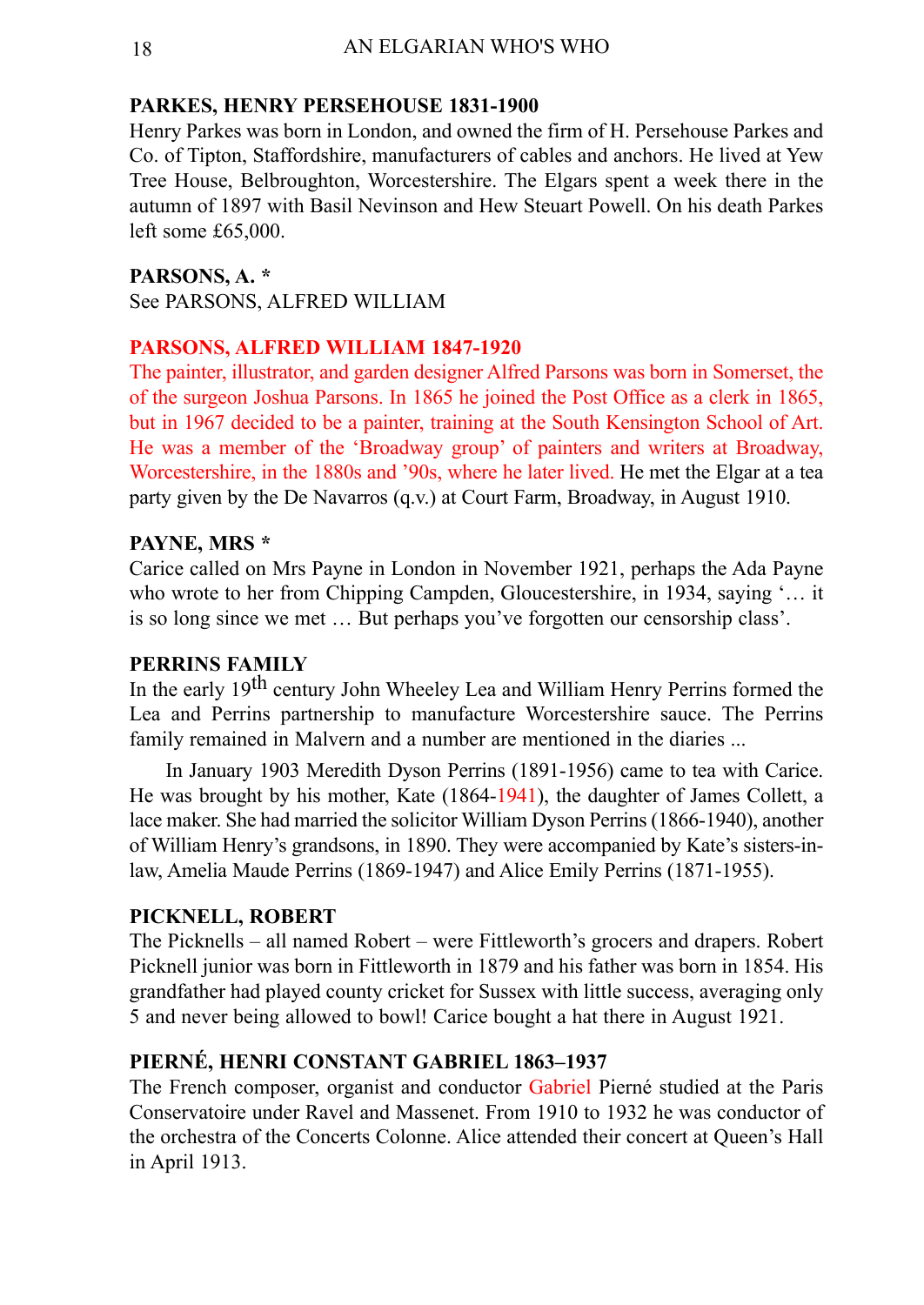#### **PIETRO D'ALBA** See RABBIT, PETER

#### **POWELL, REV. JAMES BADEN 1843–1931**

James Powell was born in Tunbridge Wells, Kent, the son of Dr Henry Powell. He studied law at Exeter College, Oxford, and was ordained in 1867. He wrote to Elgar in 1903 when he was of St Paul's, Knightsbridge, enclosing a copy of his setting of *Pange Lingua*.

#### **PROBYN FAMILY**

There is something Gilbertian in Alice Elgar's ancestry. As with Sir Joseph Porter and his sisters and his cousins and his aunts, so with Alice's father, Sir Henry Gee Roberts (q.v.). His sister, Margaret (1799-1880), married Thomas Probyn (1798- 1871), an officer in the Bombay Army. Four of their children were daughters, none of whom married. All are mentioned in the diaries. The eldest, Margaret (Madge) Maria Probyn (1823-1909) was born in Poonah, India. She called on Alice at Avonmore Road, Kensington, in February 1891 while visiting friends in London and stayed for tea. Elizabeth Agnes Probyn, Alice's Aunt Lib, (1835-1921) and Grace Georgiana Probyn (1833-1912) lived together in Cheltenham. They called at Forli in June 1893. Caroline (Carrie) Cholmeley Probyn's death in Cheltenham is noted by Alice in August 1909. She had been born in 1827.

 Henry Gee Roberts's aunt, Anne Raynor Jones (1764-1846), had married Rev. John Probyn (1757-1843) Vicar of Newland, in 1785. His great-grandson, Rev. Hubert Edmund Hamilton Probyn (1871-1947), was Chaplain to the Bishop of Hereford from 1909 to 1913 and lived in the Cathedral Cloisters. He had been born in Italy and graduated from Magdalen College, Oxford, in 1893. In 1904 he married Emily Mabel Cropper (1878-1962) daughter of Rev. Frederick William Cropper. Alice and Carice called on them in May 1911.

 John Probyn's great-nephew, Lesley Charles Probyn (1834-1916), was a retired Indian Civil Servant who had been Accountant-General of the Punjab and was later appointed Governor of Sierra Leone. He was knighted by King Edward VII. In 1859 he married Victoria Charlotte Isabella Kinloch (1839-1911), eldest daughter of James John Kinloch, a Scottish landowner. They called on the Elgars in July 1889. His sister Alicia Eliza (q.v.) married Bishop Rowley Hill.

 Leslie Probyn (1862-1938), third son of Edmund Probyn of Huntley Manor, was educated at Charterhouse and was commissioned in the Gloucestershire Regiment. A barrister, he was appointed Attorney-General of British Honduras in 1893. He remained in public service, writing to Alice in 1907 when he was Governor and Commander-in-Chief of Sierra Leone. He was knighted in 1903.

#### **PYE, ANNA 1853–1921**

Carice and Samuel Blake had lunch with Mrs Messenger and tea with Mrs Pye in August 1921. Mrs Pye lived in Binsted, near the Messenger's farm in Alton,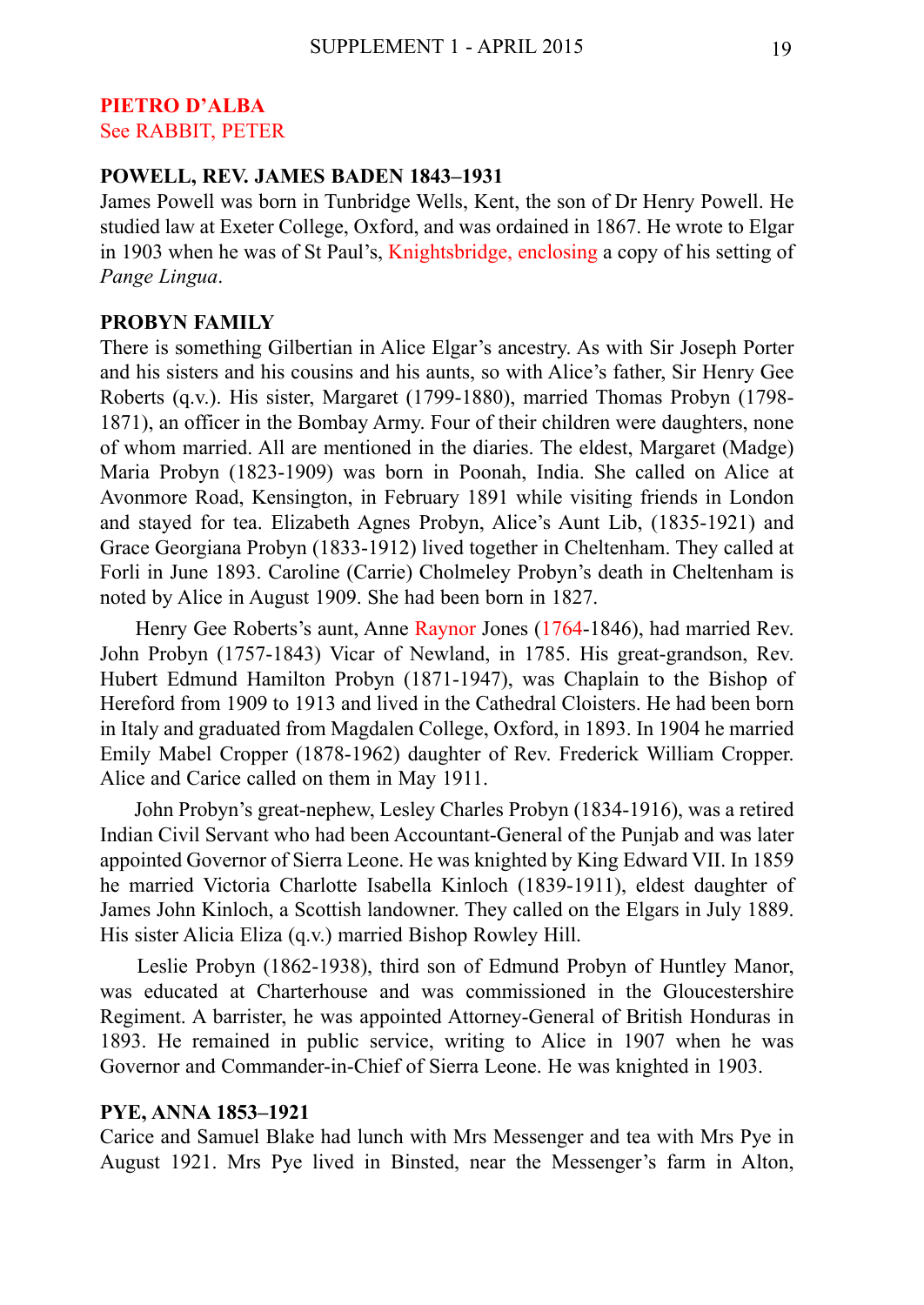Hampshire. She was the widow of Dr Walter Pye, who was in practice in Piccadilly in the 1880s and 90s. After his death she became Superintendent of a Nursing Home and then, after moving to Hampshire, a midwife and farmer. She was the daughter of James Burns Kidston (1817-1890), a Glasgow procurator.

#### **RAIKES FAMILY**

Alice's father, Sir Henry Gee Roberts (q.v.), married into the Raikes family and, as with his relationship with the Probyns, there is again something Gilbertian in Alice's ancestry. But there are even more of 'his sisters and his cousins and his aunts' among the Raikes than among the Probyns: consequently I am very thankful that Duncan Raikes compiled his *Pedigree of Raikes* (London: Phillimore, 1980) which has proved an invaluable aid in raking over the many members of the family to identify the ones that Elgar and Alice mention in the diaries.

 Alice Marianne Raikes (1851-1922) was the wife of Colonel George Whittington Raikes (1846-1925). She was the daughter of the engineer Peter Ewart (1767-1842). The couple had four daughters: Elsie Winifred Raikes (1877-1957), Gladys Diana Raikes (1880-1952), Gwendoline Ethel Raikes (1881-1962) and Mabel Alice Raikes (1877-1957).

 Arabella Veronica Raikes (1827-1923), 'Aunt V', was the wife of Stanley Napier Raikes and the sister of Captain John Henry Dighton, who had married Alice's Aunt Caroline, and of Rev. Charles Dighton. They lived at 'Hill Ash', Dymock, Gloucestershire. She gained a reputation for being a 'professional' invalid who greeted visitors while reclining on a chaise longue. Among her endearing obsessions was the need to ensure that all coins had been washed individually before handling. Her daughter from her first marriage, Vera Maria James, married William Alves Raikes.

 Caroline Raikes (1823-1920), Alice's Aunt Car, was a daughter of Rev. Robert Napier Raikes (1783-1851) and a sister of Alice's mother Julia. She was married to John Henry Dighton.

 Caroline (Callee) Justina Raikes (1841-1894), was a daughter of Judge Charles Raikes, and sister of William Alves Raikes, Callee lived at 15 Kensington Gardens Terrace, London, with her sister Justina (Tina) Charlotte Sarah Raikes (1844-1919) and their brother Frederick Duncan Raikes (1849-1915).

 Charlotte Blanche Raikes (1836-1922) was the daughter of Welsh land-owner Charles Blaney Trevor-Roper (1799-1871). In 1861 she married Henry Cecil Raikes (1838-1891), a Conservative MP and sometime Postmaster General.

 Charles Stanley Montgomery Raikes (1879-1945) was the son of William and Vera Raikes. He aspired to a dramatic career against his family's wishes. He produced Bantock's (q.v.) *Omar Khayyam* at the Court Theatre, London, in 1923 and was considered as the designer for *The Starlight Express*. He died at Stratfordupon-Avon. In 1908 he married Katherine Alice Nigel Jones. Their son, Raymond Montgomery Raikes (1910-1998), was educated at Uppingham and Exeter College,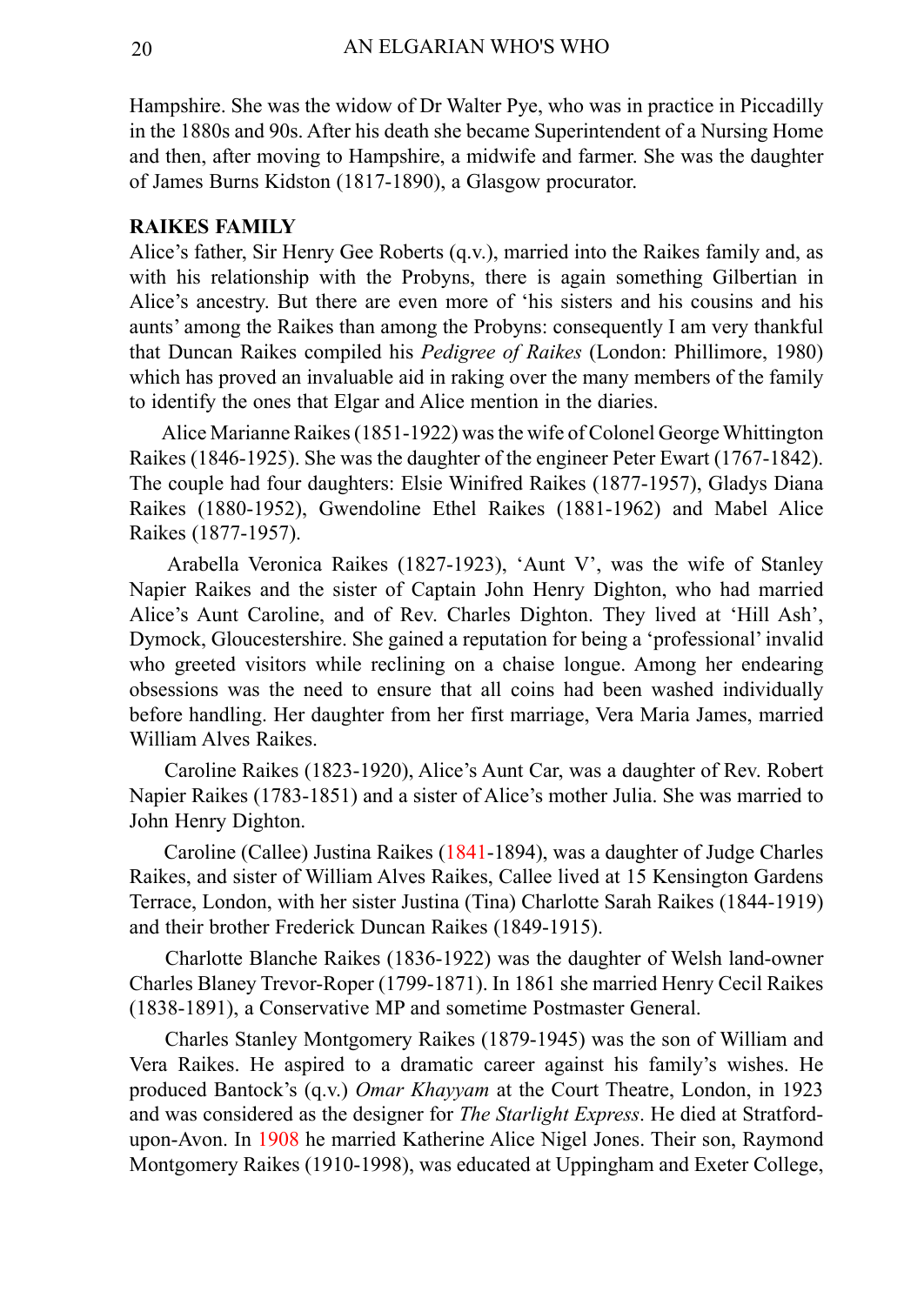Oxford. He was an actor and a BBC Radio producer. Charles' second wife was the singer Greta Gjeruldsen (1913-2007), whom he married in 1931. Their daughter, Grethe Alves Raikes, was born in 1935. She became a speech and drama teacher and in 1962 married Barry Smith.

 Cyril Probyn Napier Raikes (1875-1963) was the youngest of the four sons of Robert and Harriette Raikes. He was a director of the British Oxygen Company. In 1905 he married Dora Roberts (1879-1954), the daughter of Lieutenant-Colonel Napier Roberts of the King's Regiment and referred to in the diaries as 'Napier's Dora'. Their elder daughter, Iris Mary Raikes (1909-1995), was a riding instructor and a published poet. Their younger daughter, Daphne Veronica Raikes (1911- 2012), was a physiotherapist.

 Emma Raikes (1818-1892), Alice's Aunt Em, was a daughter of Rev. Robert Napier Raikes (1783-1851) and a sister of Alice's mother Julia. She died in Malvern.

 Emma Finch Raikes (1820-1895) and Laura Georgiana Raikes (1835-1904) were daughters of George Raikes (1785-1840). The two sisters lived at 14 Talbot Square, Paddington, W2.

 Frederick Duncan Raikes (1848-1915) was the brother of William Alves Raikes. Born in the East Indies and educated at Sandhurst, he served in the Bombay Staff Corps and in 1897 was appointed Commissioner Burma.

 Alice's mother, Julia Maria Raikes (1815-1887), the daughter of Rev. Robert Raikes, married Sir Henry Gee Roberts (1800-1860) in 1838.

 Alice's uncle, Robert Napier Raikes (1813-1909), joined The East India Company, helped to put down the Indian Mutiny and became a General in the Bengal Army. At the end of the mutiny he was made Remount Agent for Upper India and in 1865 returned to England after an absence of over 35 years. In 1854 he married Harriet Beckett (1834-1909), the daughter of Major Beckett of the Bengal Army. She died only a week after her husband. Their daughter Ethel Florence Raikes (1872-1962) married Alexander Duncan Turnbull (1863-1914) of the Assam Tea Company in 1897, and divorced four years later. Another daughter, Mabel (1863-1948), is also mentioned in the diaries.

 Sarah Eliza Raikes (1847-1922), née Alves, known as Leila, was the wife of the architect Robert Raikes (1844-1906). She was born in the West Indies.

 Stanley Napier Raikes (1825-1891), another of Alice's uncles, married Arabella Veronica James in 1858. He had been a Major in the army and in retirement lived at Hill Ash, Dymock, Gloucestershire, where he was a JP.

 Alice's cousin, William 'Willie' Alves Raikes (1846-1920), a barrister, was educated at Oriel College, Oxford, and lived in Norwood, South London, with his wife Vera and their two sons, Charles Stanley Montgomery Raikes (1879-1945) and Malcolm James Raikes (1883-1906). Almost alone among Alice's relations, from the very start Willie and Vera were staunch supporters of her marriage to Elgar. He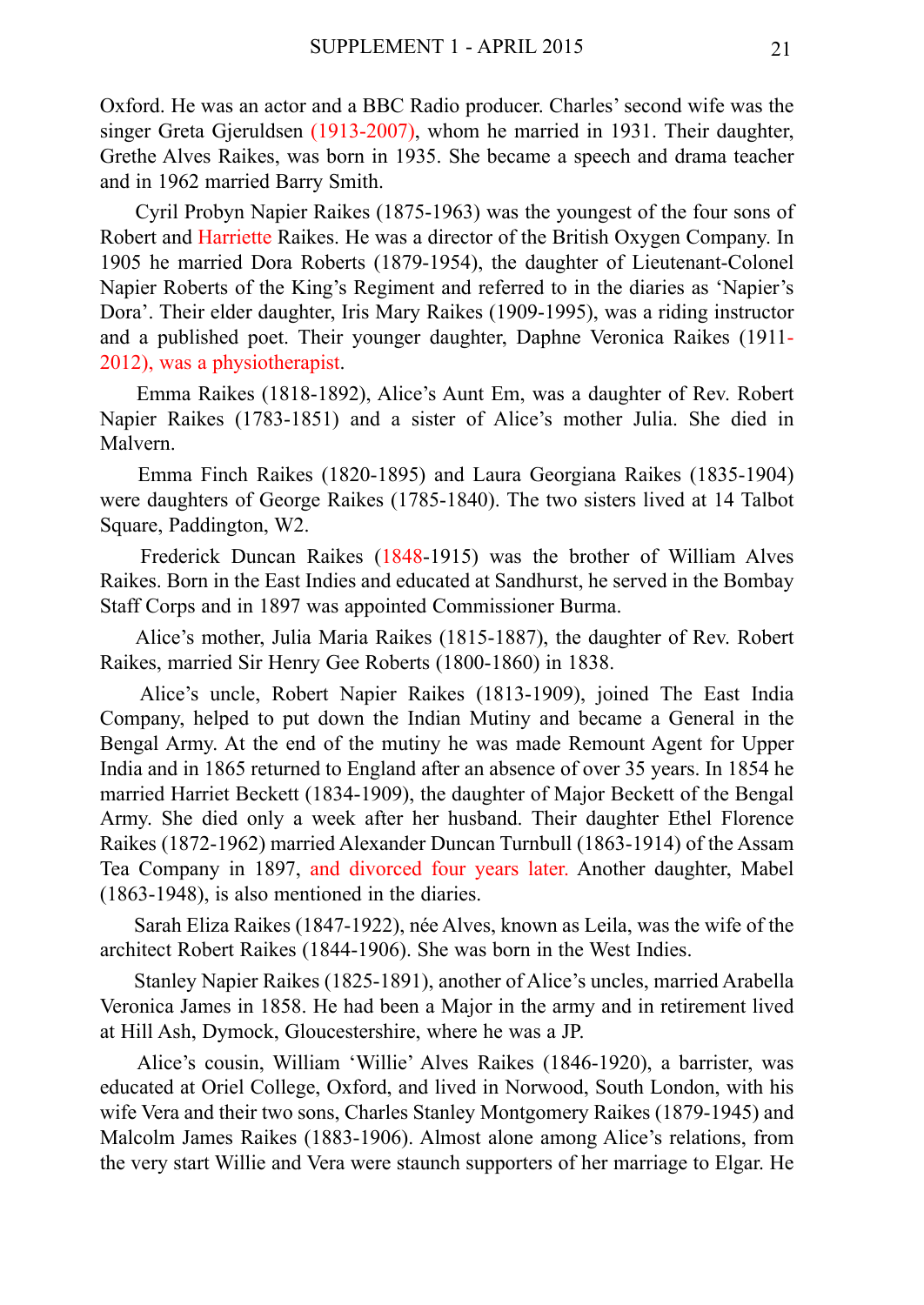was a son of Judge Charles Raikes and Justina Alves. In 1874 he married Vera Maria James (1853-1942), the daughter of Arabella Veronica Raikes by her first marriage. Called 'Cousin V.' by Alice, the *Vesper Voluntaries* are dedicated to her. Their son Malcolm was educated at Harrow and became a Lieutenant in the Welch Regiment. He died at Longmoor Camp in Hampshire.

#### **RAIKES, GERTRUDE**

Gertrude Raikes – see THOMPSON, GERTRUDE & FAMILY

#### **RAMSEY, BERNARD & LILIAN**

Bernard Fairbrother Ramsey (1873-1932) was born in Putney, South West London, son of the minor composer and music teacher Benjamin Mansell Ramsey. He was an organist and music teacher and wrote to Elgar in 1903. His sister, Lilian Fairbrother Ramsey (1877-1977), was the author of the 'Mrs Paddick' articles, written for the *West Sussex Gazette*. She was a founder member and secretary of the West Wittering Women's Institute in 1920. She was founder and conductor of the West Wittering Choral Society. Carice met her in 1930.

#### **RIPLEY, LADY 1857-1931**

Katherine Ripley, the daughter of David Little, a Bradford solicitor, was the wife of Sir Frederick Ripley, Bart., head of a Bradford firm of spinners and dyers. The Ripleys moved to Worcestershire in 1902, and Lady Ripley wrote to Elgar in October of that year enquiring about the availability of his band for entertainments!

#### **ROBERTS, MAJOR GENERAL SIR HENRY GEE & FAMILY**

Sir Henry Gee Roberts (1800-1860) was Alice Elgar's father. The son of Dr William Roberts and Margaret Jones, daughter of Roynon Jones, he served in the Indian Army throughout his working life, retiring in 1859 to Hazeldine House, Redmarley d'Abitot, Gloucestershire. In 1838 he married Julia Maria Raikes (1815-1887), the daughter of Rev. Robert Raikes, Rector of Longhope, Gloucestershire. They had four children, of whom the eldest, Arthur Henry Roberts, born in 1839, died in 1843.

 Alice's brother Frederic Boyd Roberts (1841-1882) was a Major in the Royal Bombay Artillery. Alice's only mention of him in the diaries is in March 1919, after hearing Mendelssohn's *Hymn of Praise* at the Albert Hall – 'such banal tunes – oh! no, no more – brought back such memories of old days & Frederic singing it'.

 Alice's brother Stanley Napier Roberts (1844-1922) served with the 2nd Battalion, Liverpool Regiment in Afghanistan and Burma, retiring in 1892 with the rank of Lieutenant-Colonel. In 1875 he married Emily Catherine Darell (1846-1930). He left her and subsequently got involved with the actress (and con artist) 'Lady Gipsy Rogers'. As a result of these doubtful dealings he was declared bankrupt in 1898. Unsurprisingly, although living near Cheltenham, a place Alice visited frequently, he is never mentioned by Alice. She and Elgar did, however, visit Emily's mother, Lucy, in Southsea while on honeymoon in the Isle of Wight in May 1889.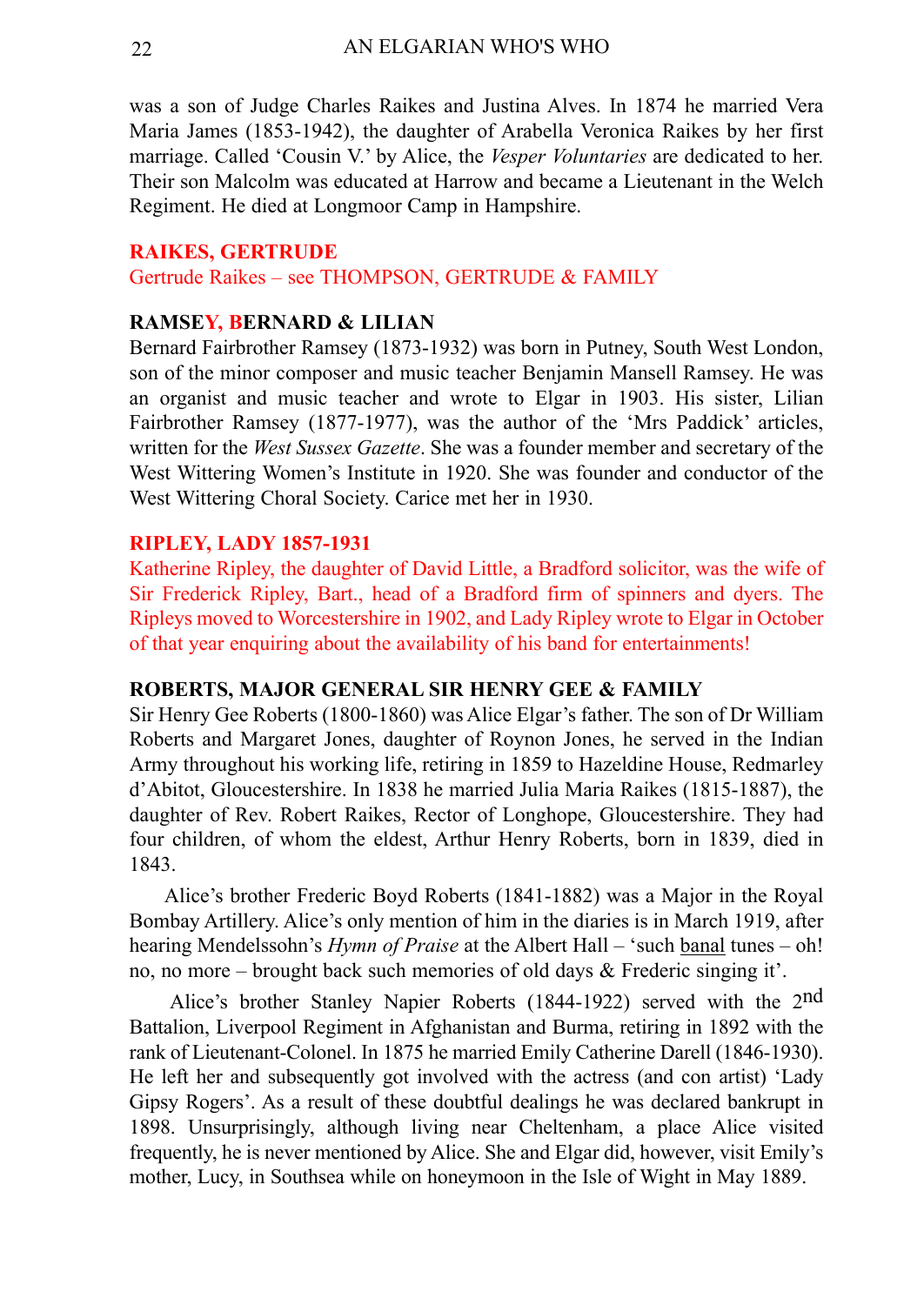Caroline Alice Roberts (1848-1920) herself studied local geology, wrote poems and a novel, and was an expert linguist. She received lessons in piano accompaniment from Elgar and became engaged to him on 22 September 1888. *Salut d'amour* was written on their engagement and is dedicated to her.

 Three of Sir Henry's sisters are also mentioned in the diaries: Elizabeth Cholmeley Roberts, Aunt Cholmeley, (1797-1894), who Alice visited in July 1892; Susanna Roberts (1804-1892), who lived alone near Bath and whose death on 18 May 1892 is recorded in the diary; and Mary Roberts (1806-1890), who lived with Grace and Agnes Probyn in Cheltenham and whose death at Christmas 1890 is also recorded.

 Sir Henry's nephew, Colonel Edward Roberts (1841-1904), son of Charles Roberts, married Maria (Minnie) Bacchus (1840-1913) in 1865. She was the daughter of William Bacchus, a glass manufacturer. Edward and Maria lived in Philbeach Gardens, Earls Court, London. Alice called on Minnie in January 1910 with Richard Dighton (q.v.).

#### **ROGERS, MISS \***

Miss Rogers came to tea at Hereford in September 1897.

#### **ROSS-JOHNSON, EVA DENISE 1894-1973**

Eva was born in Godalming Surrey, the daughter of Dennis Ross-Johnson, General Traffic Manager of the Madras Railway Company and Madras Harbour and, in his return to England, General Manager and Secretary of the Port of Bristol. Carice met her 'again' in March 1921.

#### **ROYDS, DOROTHY BLANCHE 1899–1991**

Dorothy Royds, daughter of Admiral Percy Royds, married Arrol Moir (1894-1957) in 1922. She was present when Carice lunched with the Moirs in December 1921.

#### **SCHMID, ADOLF 1868-1958**

The 'cellist, conductor and arranger Adolf Schmid was born in Austria and came to England in the 1890s,. He was Musical Director of His Majesty's Theatre from 1901 to 1915. He made piano arrangements of the first four *Pomp and Circumstance* Marches and of *In the South*.

#### **SCHRADER, EUGENIE & NELLIE**

Eugenie Henrietta Constance Schrader (1878-1959) and her sister Marie Dorothea Ellen (Nellie) (1876-1962) were daughters of Dr. Carl Schrader, a language teacher from Germany, and his French wife Marie. Both were professional musicians: Eugenie a violinist and Nellie a harpist and singer. Nellie wrote to Elgar in 1901 seeking (and receiving) advice on adapting the piano accompaniments of Elgar's violin pieces for the harp. The sisters never married: in old age they lived together in Ashford, Middlesex.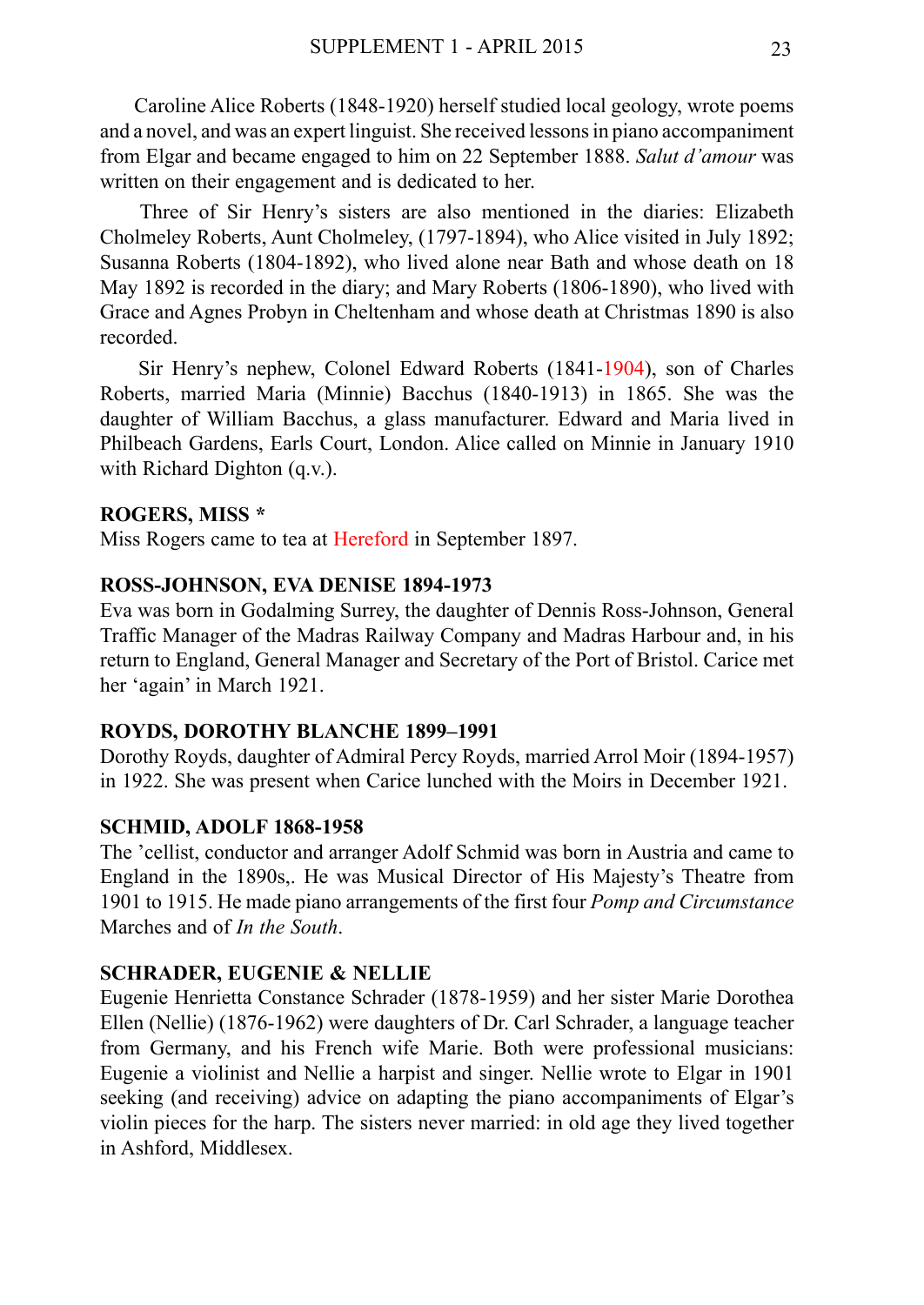#### **SESSUE, HAYAKAWA 1889–1973**

A Japanese-born actor, producer, screen-writer and novelist who worked in the USA from 1911. His most famous role was Colonel Saito in *The Bridge on the River Kwai*. Carice saw one of his films in February 1921.

#### **SILVER, MRS GERTRUDE 1862–1937**

The actress Gertrude Kingston (real name Gertrude Angela Mary Kohnstamm) was born in Islington, London, the daughter of Heiman Kohnstamm, a merchant. In 1889 she married George Silver (1858–1899), a captain in the East Surrey Regiment. In 1910 she became the lessee of the Little Theatre in the Adelphi, London. The Elgars met Mrs Silver, but 'did not care about her', in November 1909 at Ridgehurst, Edward Speyer's (q.v.) Hertfordshire home.

#### **SPARK BROTHERS**

The Spark brothers were the sons of William Spark (1798-1865), a lay vicar at Exeter Cathedral. The eldest was William Spark (1823-1897), who in 1842 was appointed deputy organist to S.S. Wesley at Leeds Parish Church. He was City Organist from the opening of Leeds Town Hall in 1858, a position he held for nearly forty years, and organist of the Leeds Musical Festival.

 Frederick Spark, editor and publisher of the *Leeds Express*, was hon. secretary of the Leeds Festival from 1877 to 1907, having been associated with it since its beginning in 1858.

 Edward John Spark (1829-1918) was an organist and choirmaster in Exeter before moving to Leeds with his brothers. In 1870 he established a music business in Worcester in competition with the Elgar brothers and was organist of Holy Trinity, Worcester. He promoted a series of concerts in Worcester for many years.

#### **SPEER, MR & MRS**

The Elgars spent an afternoon with the Speers 'on their launch' in the Lake District in August 1916. Edward Speyer's daughter, Lalla Vandervelde, was staying with the Elgars, so it is possible that the Speers were in fact the Speyers.

#### **SPENSER, ELLEN**

Ellen was house-parlour maid at Forli from May to November 1892, believed to be Ellen Spenser (b. 1873 from Welland, near Malvern, who went into domestic service at an early age. She was the daughter of William Spenser (1840-1906), a farm labourer. In 1900 she married Samuel Freeman (1873-1912), a domestic gardener. They moved to Guilford, Surrey, where Samuel worked as a road labourer for the Rural District Council.

#### **SPEYER, EDGAR & LEONORA**

Edgar Speyer (1862-1932), youngest son of the banker Gustavus Speyer and cousin of Edward Speyer, was born in New York and educated in Frankfurt. He joined his father's bank, later moving to London to head up Speyer Brothers. He was Chairman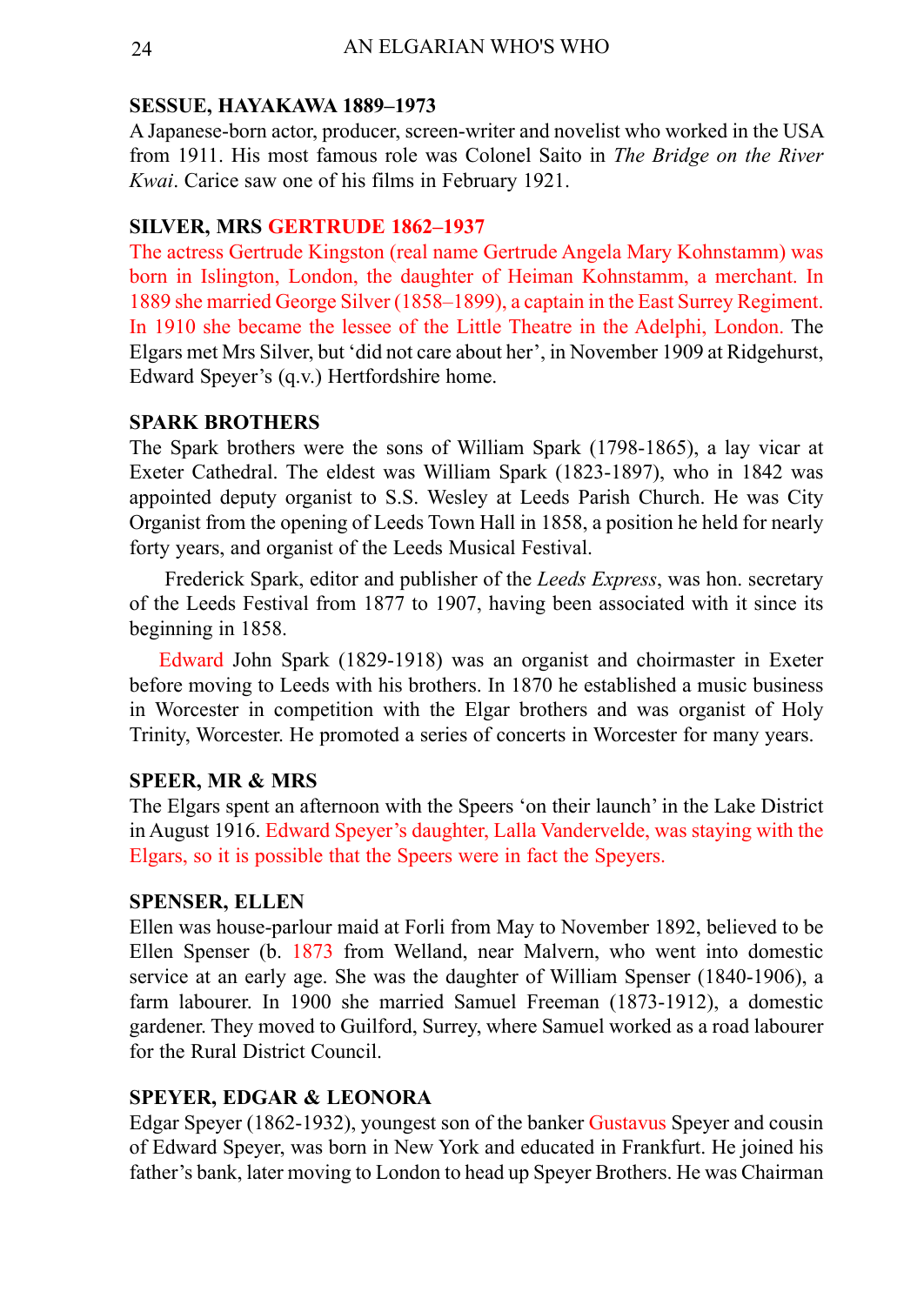of the Queen's Hall Orchestra and, among other things, financed many of London's deep-level tube lines. He became a privy councillor, but suffered harassment during the Great War and emigrated to America after the war. In 1902 he married Leonora von Stosch (1872-1956), daughter of Count Ferdinand von Stosch. Leonora was born in Washington. A violin pupil of Ysaÿe (q.v.), she appeared many times as soloist with Henry Wood (q.v.). She was the first to play the *Andante* of the Violin Concerto in trial performances with Elgar at the piano.

#### **SPEYER, EDWARD & FAMILY**

Edward Anton Speyer (1839-1934) was the son of a Frankfurt merchant and amateur composer. He knew a vast range of musicians; from Mozart's son Carl, Rossini, Spohr, Mendelssohn and Liszt to Brahms, Joachim (q.v.) and Clara Schumann. He settled in London in 1859, becoming a naturalised British subject in 1885. His house, Ridgehurst, in Hertfordshire, was noted for its musical gatherings. A distinguished patron of music, he sponsored the 1902 London visit of the Meiningen Orchestra whose programmes included the 'Enigma' Variations. Elgar wrote the brief *Smoking Cantata* on a visit to Ridgehurst.

 Edward and Helena's eldest daughter, Charlotte Hélène Frederica Maria Speyer (1870-1965), known as 'Lalla', married her step-uncle, Hubert Kufferath, in 1892. They divorced, and in 1891 she married Émile Guillaume Vandervelde (q.v.) in 1901. A part-time actress and writer, she was involved in *Chelsea on Tip-Toe*, for which Elgar wrote *The Sanguine Fan*.

 Edward was born in Germany and educated at Eton and Oxford. In 1931 he married the Hon. Beatrice Sophie Liddell (1906-1987), daughter of the 6<sup>th</sup> Baron Ravensworth.

#### **STACEY, GILBERT**

See HENDERSON, JOHN GILBERT STACEY

#### **STEILBERG, AUGUST**

August Steilberg, a Düsseldorf town councillor, was Chairman, of Committee of the 1902 Lower Rhine Music Festival, at which *Gerontius* was performed. He wrote to Elgar in May 1902.

#### **STERNDALE, LENA & FAMILY**

Caroline (Lena) Craufuird Sterndale (1876-1937), born in India, was the daughter of Henry Barlow Sterndale (1838-1919) of the Indian Army. Lena and one of her numerous cousins came to lunch at Plâs Gwyn in August 1909 and she and her father came to tea at Severn House in May 1912.

#### **STONE, EDWARD & FAMILY**

Rev. Edward Henry Montagu Stone (1830-1891) was educated at Wadham College, Oxford, and ordained in 1857. After a few months as Curate at Publow, Somerset, he came as Curate to Queenhill, near Upton-upon-Severn. In 1867 he became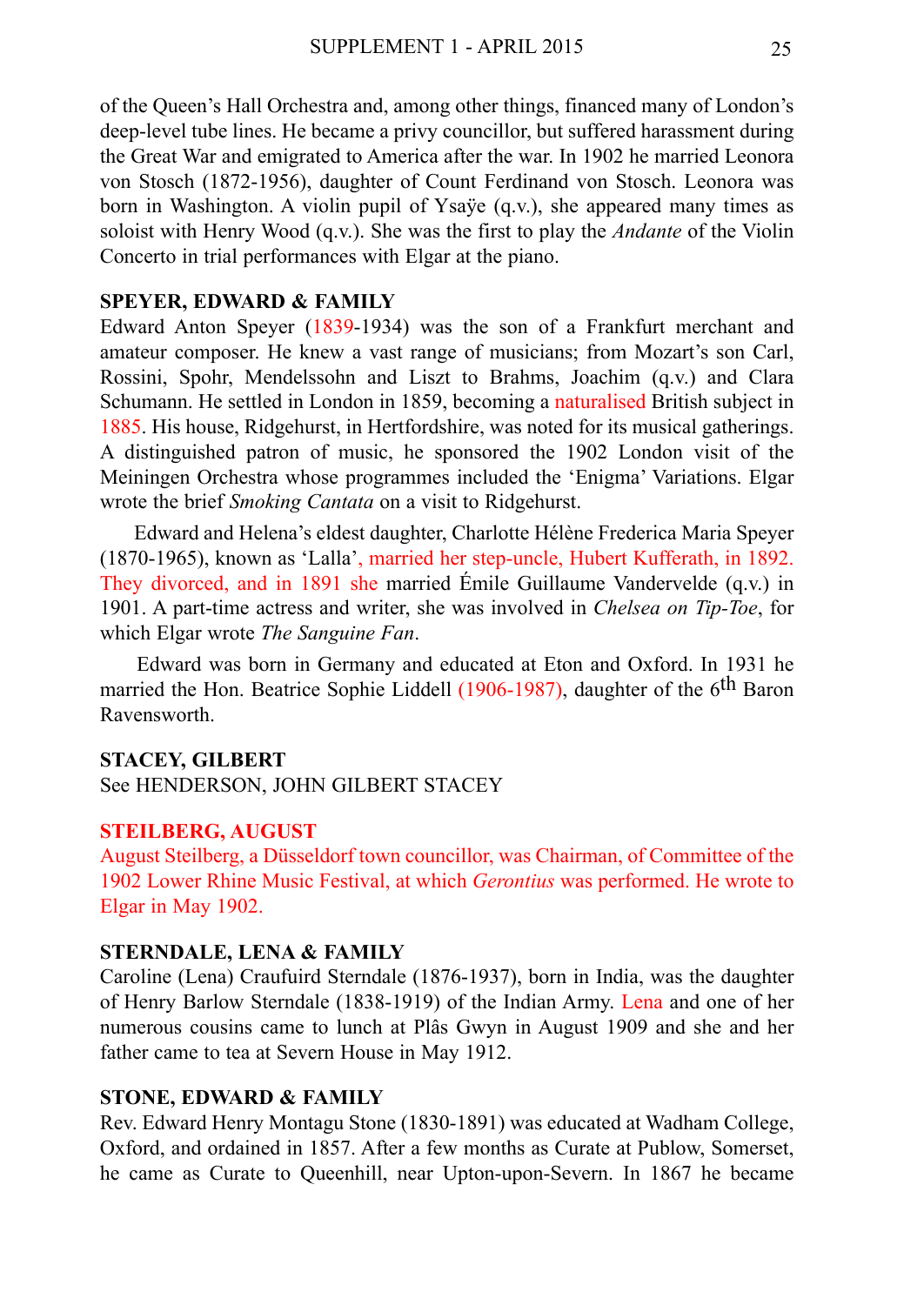Chaplain of the Upton Union and in 1880 Vicar of Queenhill. He came to lunch at Saetermo, Alice's house in Malvern, in September 1889.

 After the death in 1857 of his first wife, Jane Cocks, daughter of the Rector of Leigh, within two years of their marriage, he married Elizabeth Parker (1836-1932), daughter of Rev. Charles Hubert Parker, Rector of Great Comberton, in 1862. She came to lunch at Forli in February 1895.

#### **STRATTON, GEORGE ROBERT 1897–1954**

The violinist George Stratton was born in Southgate, Middlesex, the son of George Stratton, a picture frame maker, and studied at the Guildhall School of Music. He was leader of the London Symphony Orchestra from 1933 to 1953 and a Professor of Violin at the Royal College of Music. He was brought to Severn House by his teacher Benno Hollander in November 1920 to play to Elgar. In 1933 his quartet recorded the String Quartet and Piano Quintet for HMV and the records gave Elgar much pleasure in his last illness.

#### **TAYLOR, EDITH b. 1892**

A housemaid at Plâs Gwyn from June 1909, Edith was the daughter of Thomas Taylor, the estate carpenter at Wessington Court, Woolhope, Herefordshire.

#### **TENNYSON-D'EYNCOURT, MILICENT ELLEN JEAN 1895–1983**

Milicent was the 2<sup>nd</sup> daughter of Edmund Charles Tennyson-D'Eyncourt of Bayons Manor, Tealby, Lincolnshire, a London Metropolitan Magistrate. In 1914 she married Thomas Raikes Lovett Thompson, Alice's great-nephew. They had two sons and one daughter. They were divorced in 1936 and she later married Captain Patrick Crohan. Alice met her at his mother's house in February 1914 and thought that she 'seemed very nice girl'. In May 1914 Elgar was a witness in a Copyright case heard by Edmund.

#### **THOMPSON, HENRIETTA FELLOWES 1860–1913**

Henrietta Fellowes Thompson was the daughter of Frank Wayland Fellowes and wife of Harry Grant Thompson (1854-1910), a New Haven industrialist. Alice lunched with her in New Haven in June 1905.

#### **THOMPSON, GERTRUDE & FAMILY**

Gertrude Thompson (1828-1921) was the sister of Alice's mother and thus, with her sister, Caroline Dighton, one of Alice's long-lived and formidable Aunts. She had married Sir Thomas Raikes Trigge Thompson, Bart, a Vice-Admiral in the Royal Navy, in 1847 and had been widowed in 1865. She lived at 31 Westbourne Place, Paddington with her two daughters, Gertrude Anne Thompson (1849-1929), who stayed at home and did what she was told, and Emily Caroline Thompson (1850- 1941), a social worker in Paddington and founder and Hon. Superintendent of the Kensal Medical and Gospel Mission. In later life Lady Thompson regarded it her social duty to visit poor relations such as the Elgars.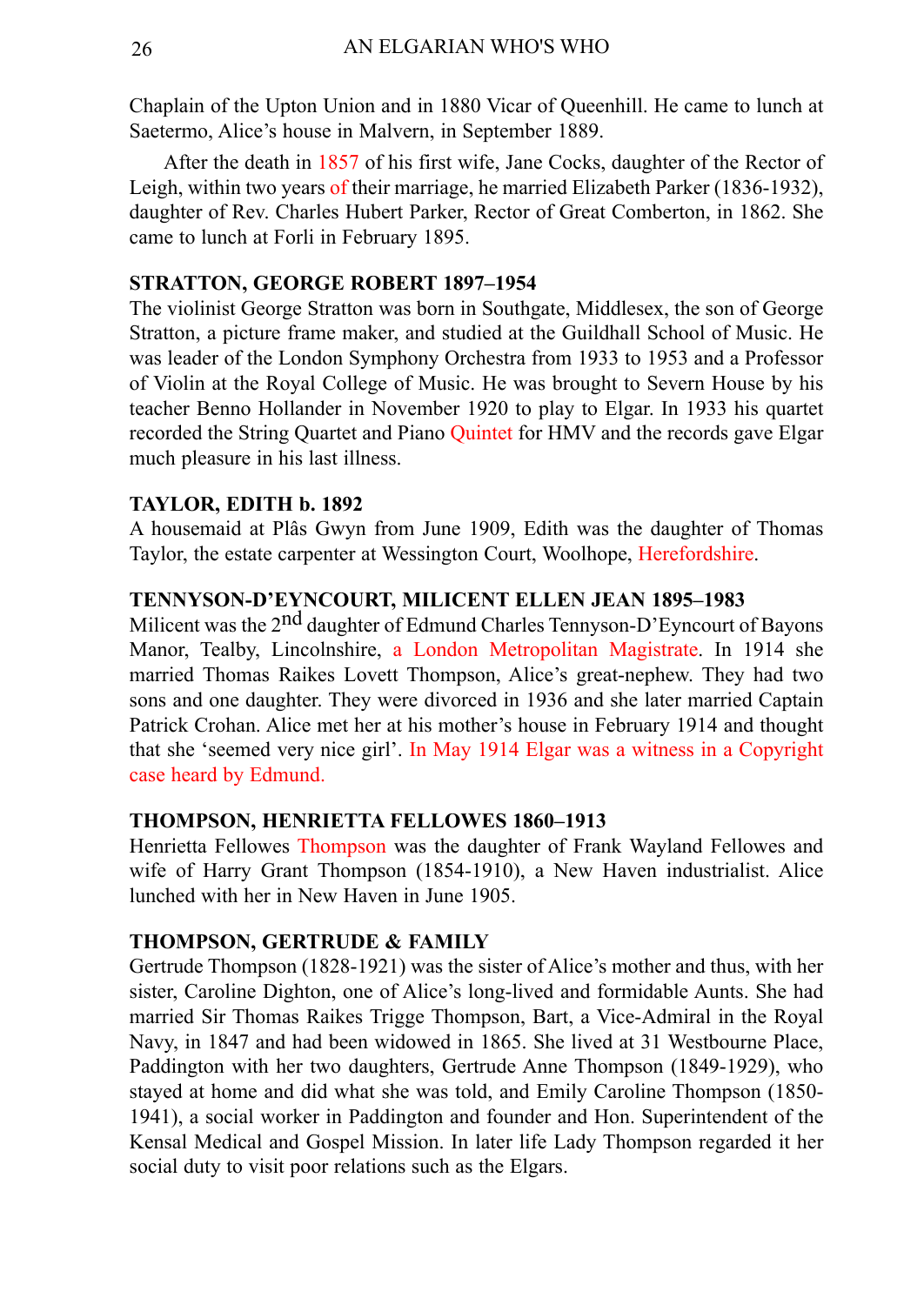Her son Sir Thomas Raikes Thompson, 3rd Bart (1852-1904) married Alice Maude Lovett (1850-1934), the daughter of a sergeant-major in the Indian Army, in 1880. Their eldest son, Sir Thomas Raikes Lovett Thompson, 4th Bart (1881-1964), was educated at Rugby and had an army career. In 1914 he married Milicent Ellen Jean Tennyson-D'Eyncourt (1895-1983), daughter of Edmund Charles Tennyson-D'Eyncourt (q.v.) of Bayons Manor, Tealby. They divorced in 1936 and in 1943 he married Ellinor Mary Pugh.

 Thomas's younger brother, Lionel Graham Cameron Thompson (1895-1916) was a Sub-Lieutenant on HMS Indomitable. He was killed in the Great War.

#### **THOMPSON, JOE**

Brothers Joseph Solomon Thompson (1838-1909) and Barnett Solomon Thompson (1841-1921) were bookmakers. Born in England, they emigrated to Australia, returning to England in 1899 and setting up business in London's Jermyn Street. 'Joe Solomon' was one of Elgar's bookmakers and wrote to him in 1933. The signatory could be an employee of the firm or Joe's son John, born in 1871 in Australia.

#### **TUNNY, DOM JAMES EDMUND 1844-1919**

Dom Edmund Tunny was born in Liverpool and studied at the Benedictine College of St. Edmund's, Douai, where he was ordained priest in 1870. He served in many churches, especially in the Midlands and South Wales, including a period at St. Joseph's, Malvern. Elgar attended his farewell in June 1897

#### **TURTON, HENRY MATTHIAS 1875–1937**

H. Matthias Turton was born in Leeds, Yorkshire, the son of George Edward Turton, a grocer. An organist and music teacher, he founded the Leeds Choral Society in 1902, remaining its conductor until he emigrated to Canada in 1926 to become organist of the Erskine Presbyterian Church in Montreal. He died in Toronto. He wrote to Elgar in 1917 to tell him of a forthcoming concert of the Leeds Choral Society, in which it was hoped to perform *Lux Christi*.

#### **VON BETHMANN HOLLWEG, THEOBALD 1856–1921**

Theobald von Bethmann Hollweg studied law, afterwards serving as Prussian Minister for the Interior. He was appointed Imperial Chancellor in 1909, a position he held until 1917. Alice was 'Anxious about news' having read of a speech by Bethmann Hollweg in January 1915.

#### **VON KAPP, FRAULEIN \***

The Elgars met Fraulein von Kapp at Ridgehurst, Edward Speyer's (q.v.) home in Hertfordshire, in December 1902. She is thought to be from the Von Kap-Herr family, members of the German nobility.

#### **VON MEISENBERG, LIEUTENANT \***

The Elgars went to the theatre with Lieutenant von Meisenberg in Dresden in May 1902.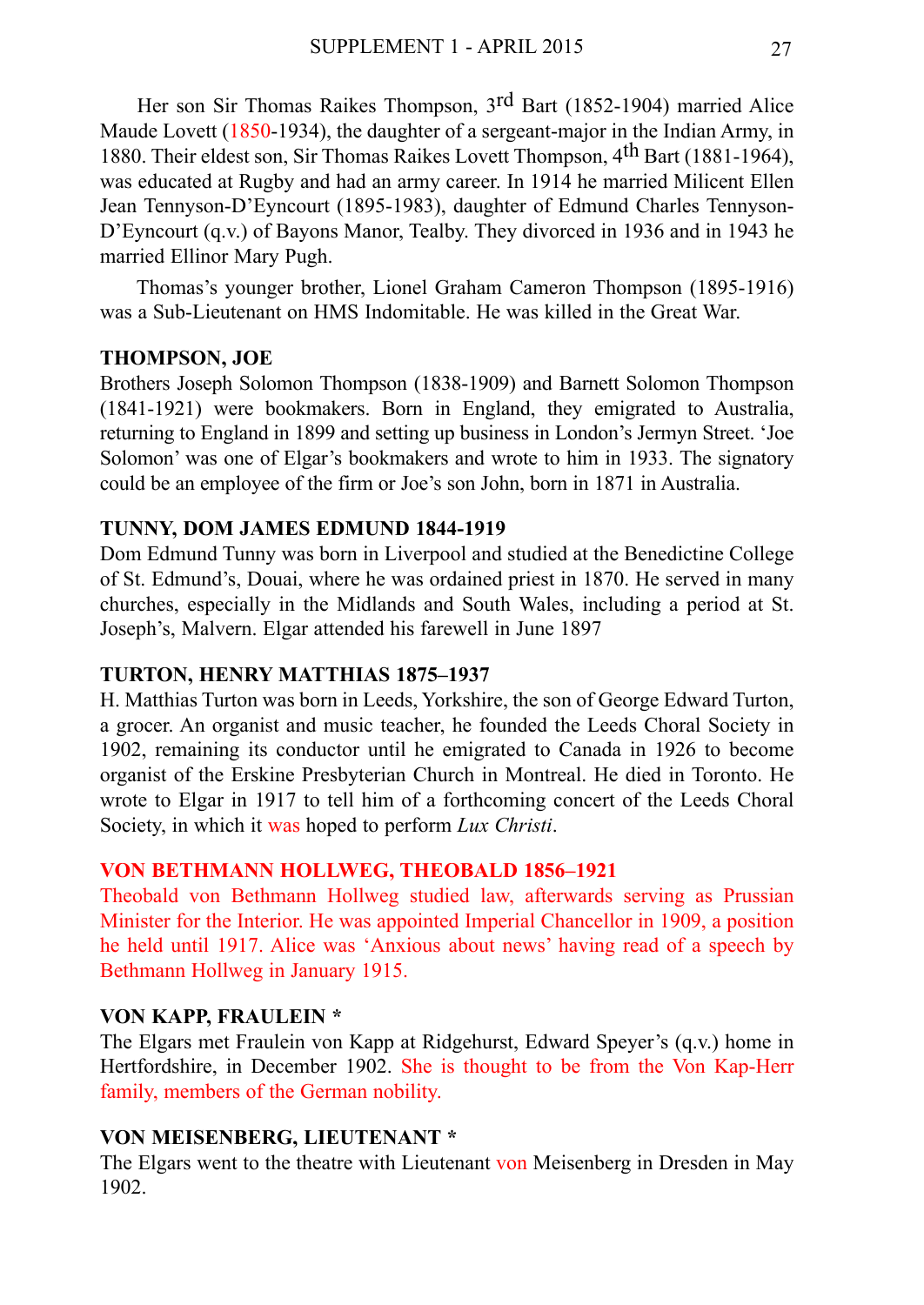#### **VON POSSART, ERNST 1841–1921**

Von Possart was a German actor and director of the Bavarian royal theatres, where he produced Mozart operas and Shakespeare plays. The Elgars saw him at a Richard Strauss (q.v.) concert at Queen's Hall in June 1902, at which he recited several of Heine's poems.

#### **VOWLES, CAPTAIN WILLIAM 1874–1954**

William Vowles was born in Compton Bishop, Somerset, the son of James Edward Vowles, and auctioneer. A friend of the de Navarros, he was music master at Downside School. Carice met him at the de Navarros in 1939.

#### **WADDLE, ROBERT WILLIAM 1874–1957**

William Waddle was born in Billy Row, Durham, the son of Thomas Waddle, an engine fitter. He spent a lifetime in engineering, starting as a clerk and ending up as a company director. As hon. secretary of the Sunderland Philharmonic Society he sent a telegram of congratulations to Elgar in 1910 after the first performance of the Violin Concerto.

#### **WEBB FAMILY**

... Walter and Fanny had ten children, many of them musical. Their eldest son, Frank Walter Webb (1866-1951) joined his father in the furniture business. He was an early violin pupil of Elgar's and became a close friend. The Webbs frequently played chamber music with Elgar. A member of the Worcester Amateur Instrumental Society, in 1905 he joined the committee of the new Worcestershire Orchestral Society. In 1893 he became a Freeman of Worcester, which gave him grazing rights and the right to vote at Parliamentary elections without being householder. *Virelai* is dedicated to him. In 1896 he married Annie Blair (1871-1947), from Scotland. Their son Alan Walter Blair Webb (1900-1992) taught modern languages at Lancing College and at Bryanston School, where one of his pupils was the conductor John Eliot Gardiner. Alan was Curator of the Elgar Birthplace from 1966 to 1972. In 1928 he married Joan Helen Browne (1902-1978), daughter of Rev. Austin Leland Browne. Alan, Joan and their two sons, Michael Timothy Webb (b. 1929) and John David Webb (b. 1932) feature in Carice's diaries ...

#### **WHIPHAM, LAURA MARY 1852–1922**

Miss Whipham was a Visiting Governess who lived in West Norwood. She was the daughter of Rev. Arthur Whipham (1809-1882), a Devonshire vicar who divorced in 1863 after he found his wife in bed with a local farmer. Carice met her at Willie and Vera Raikes' house in Norwood in August 1921.

#### **WHITTING FAMILY**

The solicitor Robert Arthur Whitting (1837-1925) was born in Thorney, Cambridgeshire, the son of a farmer, William Whitting. In 1861 he married Isabella Catherine Gregory (1836-1923). Born in Marylebone, London, she was the daughter